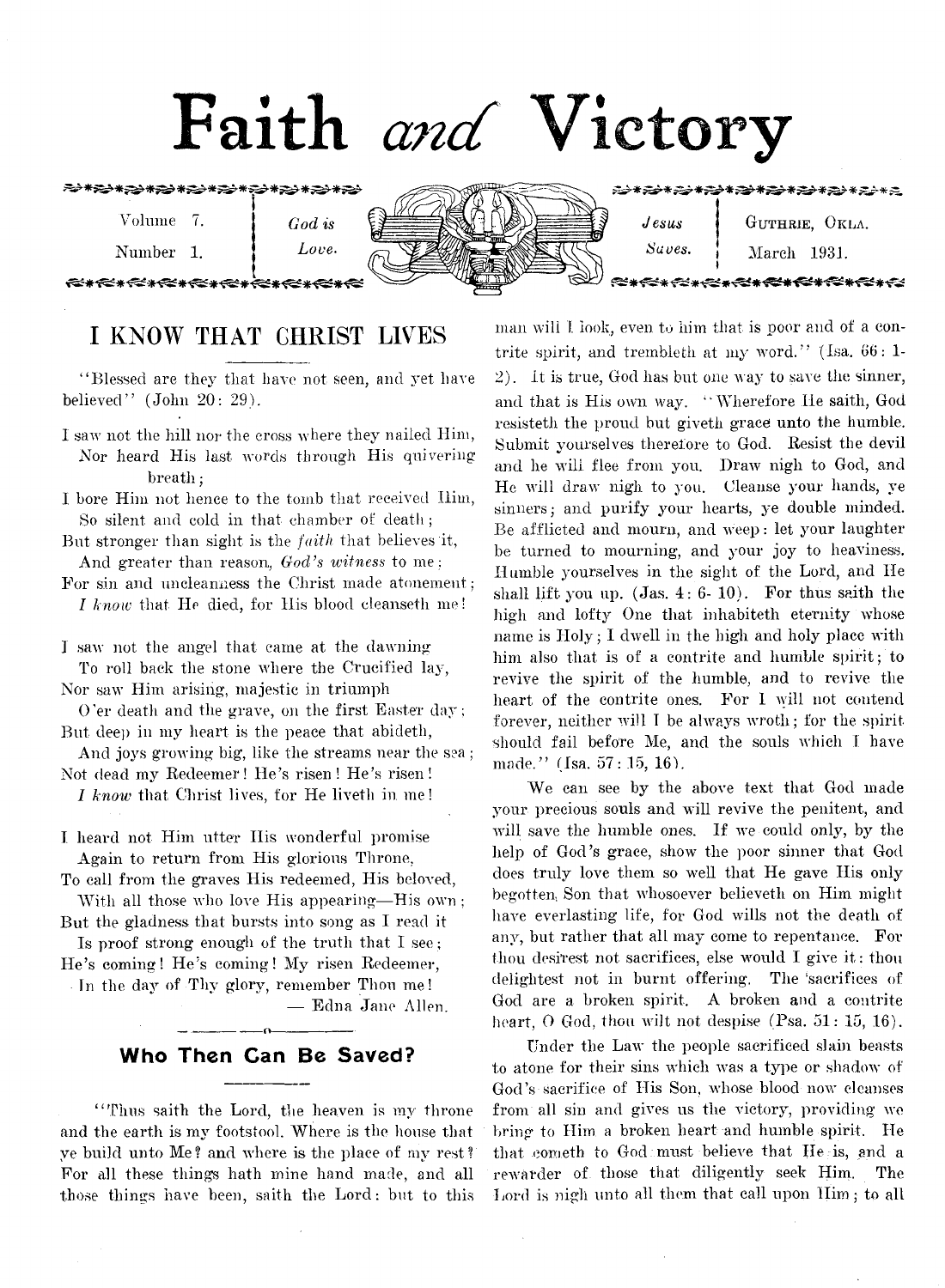that call upon Him in truth. He will fulfill the desire of them that fear Him: He also will hear their cry, and will save them (Psa. 145: 18, 19). Seek ye the Lord while He may be found, call upon him while He is near; let the wicked forsake his way and the unrighteous man his thoughts: and let him return unto the Lord and He will have mercy upon him and to our God, for He will abundantly pardon.

Here is something else. If the wicked restore the pledge, give again that he had robbed, walk in the statutes of life without committing iniquity, he shall surely live; he shall not die. None of his sins that he hath committed shall be mentioned unto him ; he hath done that which is lawful and right; he shall surely live. (Ezek. 83: 15, 16).

Now hear the blessed invitation. Come unto Me, all ye that labor and are heavy laden, and I will give you rest. Take my yoke upon you and learn of Me: for I am meek and lowly in heart, and ye shall find rest unto your souls. The gate is strait, the way is narrow. You can't get in with your crookedness, but thank God, He came to make the crooked strait.

May God in His infinite mercy awaken poor, lost souls and bring light to them that they may be saved, is our prayer.  $\qquad \qquad \qquad$  Elihu Key.

### -----------------o----------------- THE MYSTERY OF THE CROSS

Angels stoop down from the battlements of heaven to look into this mystery. (See 1 Pet. 1: 12). Man is dearer to God by the cross than angels are. It effects a closer relationship. Man is born of God and becomes His heir, and angels are sent to minister to him along the journey of life and carry him to heaven when life's journey comes to an end. Glorious as the angels are, the glory of humanity is greater. Jesus says, "The glory that thou gavest me'I have given them." John 17: 22. God has given angels a created glory, but the redeemed have His glory. Man is the glory of God,  $(1 \text{ Cor. } 11: 7)$  and God is the glory of man. God finds in man the glory of fatherhood, and man finds in Him the glory of sonship. On the cross God gave Himself to man, and on the cross man gives himself to God. Man is born of God in Christ, and Christ is born in man. (See Gal.  $4:19$ ). The humanity that was given Christ in the womb of the virgin Mary was the humanity of man. Christ's humanity and man's humanity are identically the same. One is just as well adapted to the life of Christ as the other. God has taken up manhood and stamped it with Godhood, and at the same moment stamps Godhood with

manhood. Humanity and divinity are the same whether they be God in man. or man in God. This does hot make man God, but does make him God-like and enables him to do the work of God. Let Christ into your humanity and He will come in and walk about in you, living the same simple, holy, separated life and do the same works that He did in that humanity in which He walked about on the shores of Galilee.-Did He not do it in Paul's humanity? in Peter's? He did in Paul's humanity what He did in His own, because Paul was crucified with Him and He lived in Paul's life. He thought in Paul, He willed, He suffered, He rejoiced, He prayed, He healed the sick and raised the dead in Paul's humanity the same as in His own, and He will do the same in yours if you will be dead with Him. You must be dead with Christ. You say you are dead, that the "old man" is crucified. What means the bleating of the sheep ? Go out on the street dressed, like a saint ought to dress, let some one treat you coldly, or speak falsely about you, and you may yet discover some signs of the " old man's" life. A triumphant, victorious life over all the world is a great mystery, and can be had only through death and resurrection with Christ.

#### PERFECT MANHOOD

" Unto the measure of the stature of the fulness of Christ," Eph. 4: 13. Christ is the type of man's perfect manhood. He was man at his best, and no man is at his best until he is like Christ Christ was what all men ought to be. Man ought to be what Christ was. "Because as He is so are we in this world." 1 John 4: 17. Man can know what his life ought to be by looking on the life of Christ. You sav that you would liked to have lived with Jesus when He was here, then join company with a saint it is all the same. The laws and instincts that were in the hunmanity of Jesus when here and the laws and instincts in a Christian are identically the same. Some say that they will be Christ-like when they get to heaven. It is not the place you get into that will make you like Christ, but what you get in you. Man at his best is perfect as God is perfect (Matt. 5: 48), pure as He is pure  $(1$  John  $3:3)$ , righteous' as He is  ${\bf right}$ eous (1 John 3:7), merciful as He is merciful (Luke  $6:36$ ), walk in love as He walked in love (Eph.  $5: 2$ ), walk even as He walked (1 John  $2: 6$ ), separate from the world as He was  $(John 17: 16)$ . This is perfect manhood.  $\hspace{1.6cm}$  - C. E. Orr.

Subscribe for the "Faith and Victory". It is only twenty-five cents per year.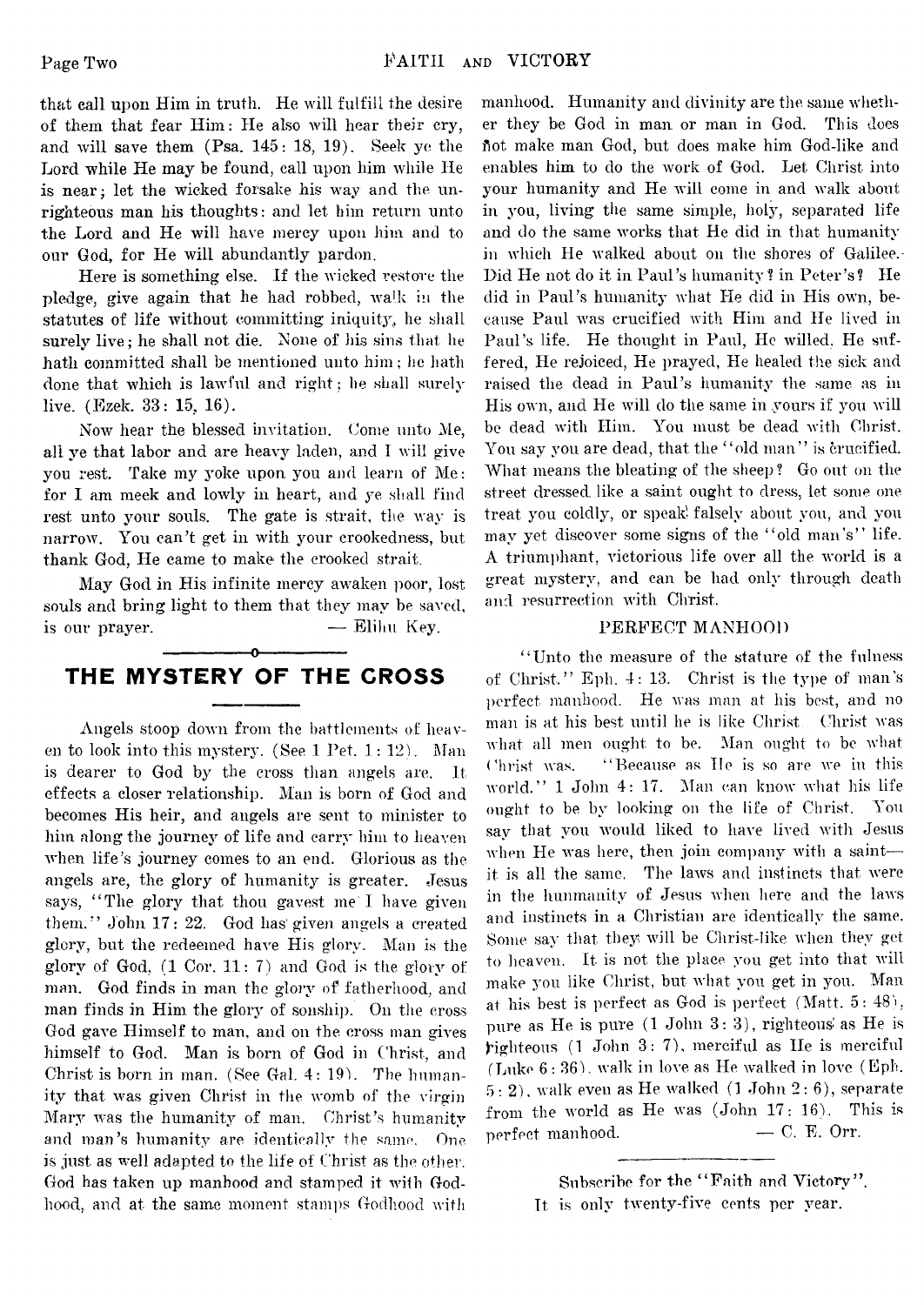#### A Word From John Elavel

### Year A. D. 1671.

" And now let me expostulate a little with those ungrateful souls that trample under foot the Son of God; that value not the love that gave Him up to die. What is that mercy which you so condemn and undervalue? Is it so vile and cheap a thing as your conduct speaks it to be ? Is it indeed worth no more than this in your eyes ? Surely you will not be long of this opinion. Will you be of that mind, think you, when death and judgment shall have thoroughly awakened you? 0 no: then a thousand worlds for Christ.

" Or, think ye that any besides you in the world are of your mind? You are deceived if you think so; 'To them that believe He is precious,'  $(1 \text{ Pet. } 2: 7)$ through all the world. And in the other world they are of a quite contrary mind. Could you but hear what is said of Him in heaven, in what a dialect the saved of the Lord extol their Saviour; or could you but imagine the self-revenges, the self-torments, which the damned suffer for their folly, and what a value they would set upon one tender of Christ, if it might but again be hoped for, you would see that such as you, are the only despisers of Christ. Besides, methinks it is astonishing that you should despise a mercy in which your own souls are so dearly, so deeply, so everlastingly concerned, as they are in this gift of God. If it were but the soul of another, nay, less, if but the body of another, and yet less than that, if but another's beast, whose life you could preserve, you are obligated to do it ; but when it is thyself, yea, the best part of thyself, thine own invaluable soul, that thou ruinest and destroyest thereby, 0 what a monster art thou to cast it away thus! What will you slight your own souls ? Care you not whether they be saved, or whether they be damned ? Is it indeed an indifferent thing with you which way they fall at death? Have you imagined a tolerable hell? Is it easy to perish? Are you not only turned God's enemies, but your own too? Oh, see what monsters sin can turn men into. Oh, the stupefying, besetting, intoxicating power of sin. But perhaps you think that all these are but uncertain sounds with which we alarm you ; it may be thine heart will preach such doctrine as this to thee: " Who can assure me of the reality of these things? Why should I trouble myself with an invisible world, or be so much concerned for what my eyes never saw. nor did I ever receive the report from any that, have seen them?" Well, though we cannot now show you these things, yet shortly they shall be shown

you, and your own eyes shall behold them. You are convinced and satisfied that many other things are real which you never saw; but be assured that, " If the word spoken by angels was steadfast, and every transgression and disobedience received a just recompense of reward, how shall we escape if wo neglect so great salvation, which at the first began to be spoken by the Lord, and was confirmed to us by them that heard Him; God also bearing them witness?" Heb.  $2:2$ -4. But perhaps you say, "If they be certain, yet they are not near; it will be a long time before they come." Poor soul, how dost thou cheat thyself! It may be not one twentieth part so long a time as thy own fancy paints for thee: thou art not certain of the next moment.

' ' And suppose what thou imaginest; what are twenty or forty years when they are past? Go, trifle away a few days more; sleep out a few nights more, and then lie down in the dust: it will not be long ere the trump of God shall awaken thee, and thine eyes shall behold Jesus coming in the clouds of heaven, and then you will know the price of this sin. Oh, therefore, if there be any sense of eternity upon you, any pity or love for yourself in you/ if you have any interests more than the beasts that perish, despise not your own offered mercies, slight not the richest gift that ever was yet opened to the world; and a sweeter cannot be opened to all eternity."

### " STAND THEREFORE"

 $\ldots$   $\alpha$ 

The Word says, "Having done all to standstand therefore." (Eph. 6: 13). In Gal. the fifth chapter and first verse: " Stand fast, therefore, in the liberty wherewith Christ hath made us free." In Acts the fifth chapter and twentieth verse: " Go, stand and speak in the temple to the people all the words of this life." Moses said to the people, "Fear ye not, stand still, and see the salvation of the Lord."

Now, salvation is deliverance from distress of soul and mind. Dear saints, he of good cheer, the Lord is on our side. Yours under the Blood,  $-\mathbf{W}$ . M. Reed.

#### AFTERWARD

One little hour for watching with the Master, Eternal years to walk with Him in white,

One little hour to bravely meet disaster.

Eternal years to reign with Him in light, One little hour for weary toils and trials,

Eternal years for calm' and peaceful rest, One little hour for patient self-denials,

Eternal years for life, where life is blest.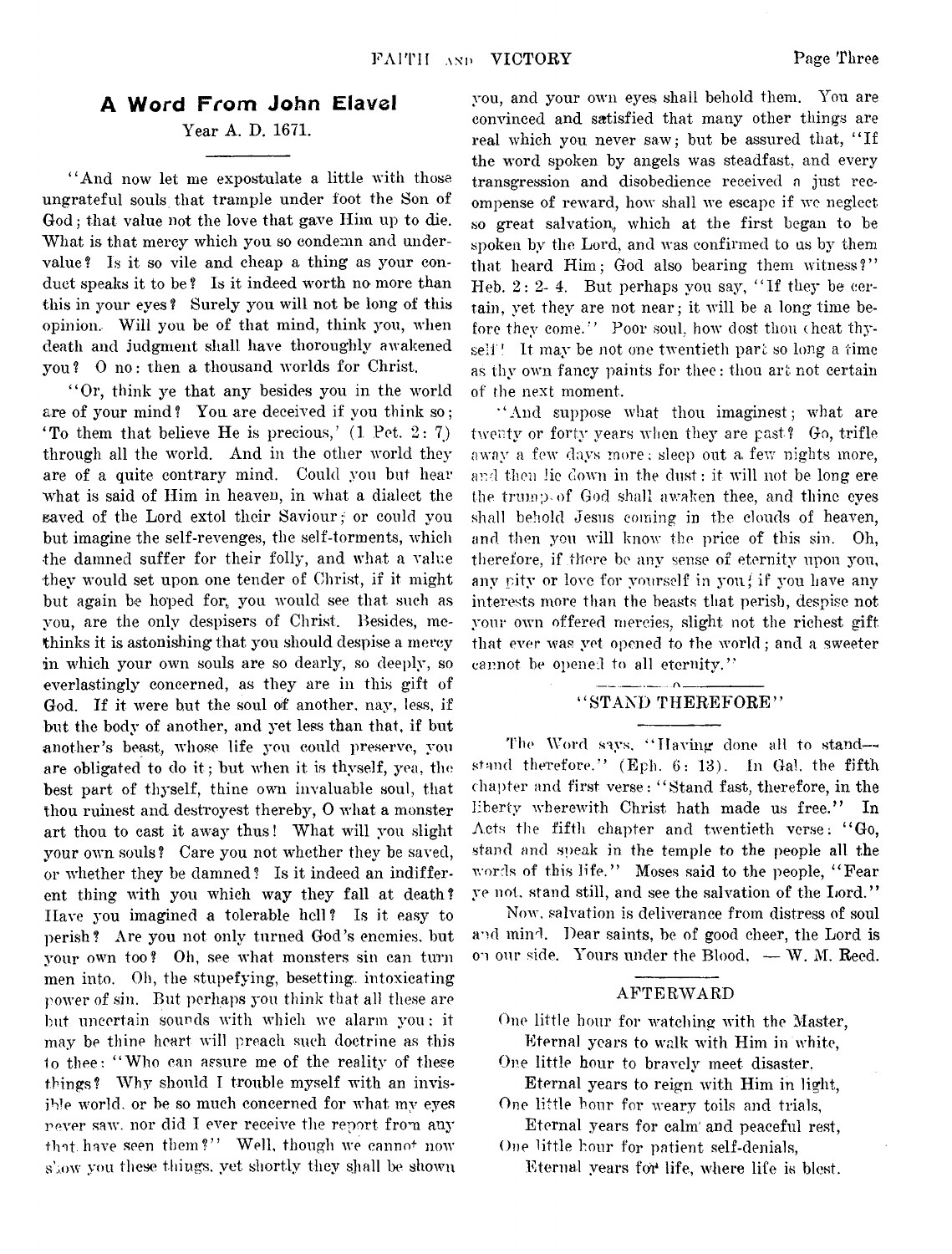# **"FAITH AND VICTORY"**

This paper is edited and published each month (except August of each year which is Camp-meeting month and we omit this month to attend these meetings) by Fred Pruitt, assisted by Mary A. Pruitt, and other consecrated workers at Faith Publishing House, 920 W. Mansur Ave.., Guthrie, Okla.

Entered as second-class matter June 10, 1930 at the post office at Guthrie, Oklahoma under the Act of March 3, 1879.

#### SUBSCRIPTION PRICES

The "Faith and Victory" paper will be sent one whole year to any address for twenty-five cents. A roll of five papers will be sent each month to any address for one whole year for one dollar, or a roll of twelve papers will be sent each month to any address for a whole year for two dollars. If you send in a list of ten different addresses, the paper will be sent a whole year to all of them for two dollars.

#### 

A complete religious paper printed and sent out every month in the year except August which is campmeeting month, and we omit this month for the purpose of attending these meetings. We print and send out "Faith and Victory" in the interest of all Christians everywhere. It teaches salvation from sin, sanctification for believers, unity and oneness for which Jesus prayed as recorded in John 17: 21 and manifested by the apostles and believers after Pentecost. By God's grace we teach, preach and practice the .gospel of the Lord Jesus Christ, the same gospel which Peter, John and Paul preached, taught and practiced, including the Divine healing of the body. Jas. 5: 14, 15

Co-operation of our readers is solicited, and will be appreciated in any way the Bible and the Holy Spirit teaches you to do or stirs your heart. Read Exodus 25: 2; 1 Chronicles 29: 9; 2 Cor. 9: 7, and Luke 6: 38.

Free-will offerings sent in to the work will be thankfully received as from the Lord and used in the furtherance of the gospel work as God directs. All personal checks and Post Office Money Orders should be made payable to Fred Pruitt or to Faith Pub. House. If for any reason Providence should cause this work to cease or change, we kindly ask to be relieved of any obligations to subscribers or co-operators.

> "Work on, work on, nor doubt, nor fear, From age to age this voice shall cheer:—

Whate'er may die or be forgot,

Work done for God, it dieth not."

NOTICE— **Moss** All those who send us ten dollars or more will be listed as life-time subscribers to *Faith and Victory* paper. Get your friends and neighbors to subscribe for this paper; it is only 25 cents for a whole year. Brothers and Sisters, pray for us. We are anxious to please Him.

FALTH PUBLISHING HOUSE, 920 W. MANSUR ST. GUTHRIE, OKLA.<br>hone No. 1523-J. (U. S. A. Phone No. 1523-J. m im iiiiiiiiiiiiiiiiiiiiiiim iiiiiiim iiim iim iiiiiiim iiim iiim iim iiiit u iiiiiiiiiiiiiiiiiiu iiiin iiiiiim ii

#### EDITORIALS

You will note that we have made some changes in the above printed mutter, and will not put out the "Faith and Victory" in August of each year, as that is the month in which we have camp-meetings and we feel the need of attending these meetings; also each office worker needs a vacation from the continual indoor activities. The paper will be sent twelve months to each subscriber for twenty-five cents, and our aim, desire and prayer is to live so close to God and so much in the Spirit that each issue will contain real heavenly food for the souls of men and that each issue have articles in it that will convict the sinner and point him to the Lamb of God which taketh away the sins of the world.

There is so much printed matter going out into the world in these days which is calculated to undermine faith in God, and much of it so teaches that it just gets souls to profess Christ without a real change of heart. Men with just a mere profession of Christ is worse off than the non-professor, as the enemy of his soul uses that profession to ward, off real conviction and thereby keeps him in darkness and traveling the broad road to destruction and misery. If you have friends or neighbors who are in; need of God, get the paper started to going to them and then pray earnestly every time they get a paper that God will seal some truth upon their heart, convict and draw' them to Christ. By so doing you will save your own soul and perhaps the means or instrument of saving another soul. If you become idle in spiritual things the enemy of all righteousness will be sure to give you something to do, and what he gives may seem so innocent, yet it will be unprofitable to God and to your owm soul, and before you hardly realize it you will find yourself losing interest in spiritual things and your soul will soon be in great trouble, confusion, darkness and deadness will exist, leaving you with an empty profession and without heavenly life in your soul. This would be sad indeed, for no person is ready for heaven without the Spirit of Christ dwelling in his or her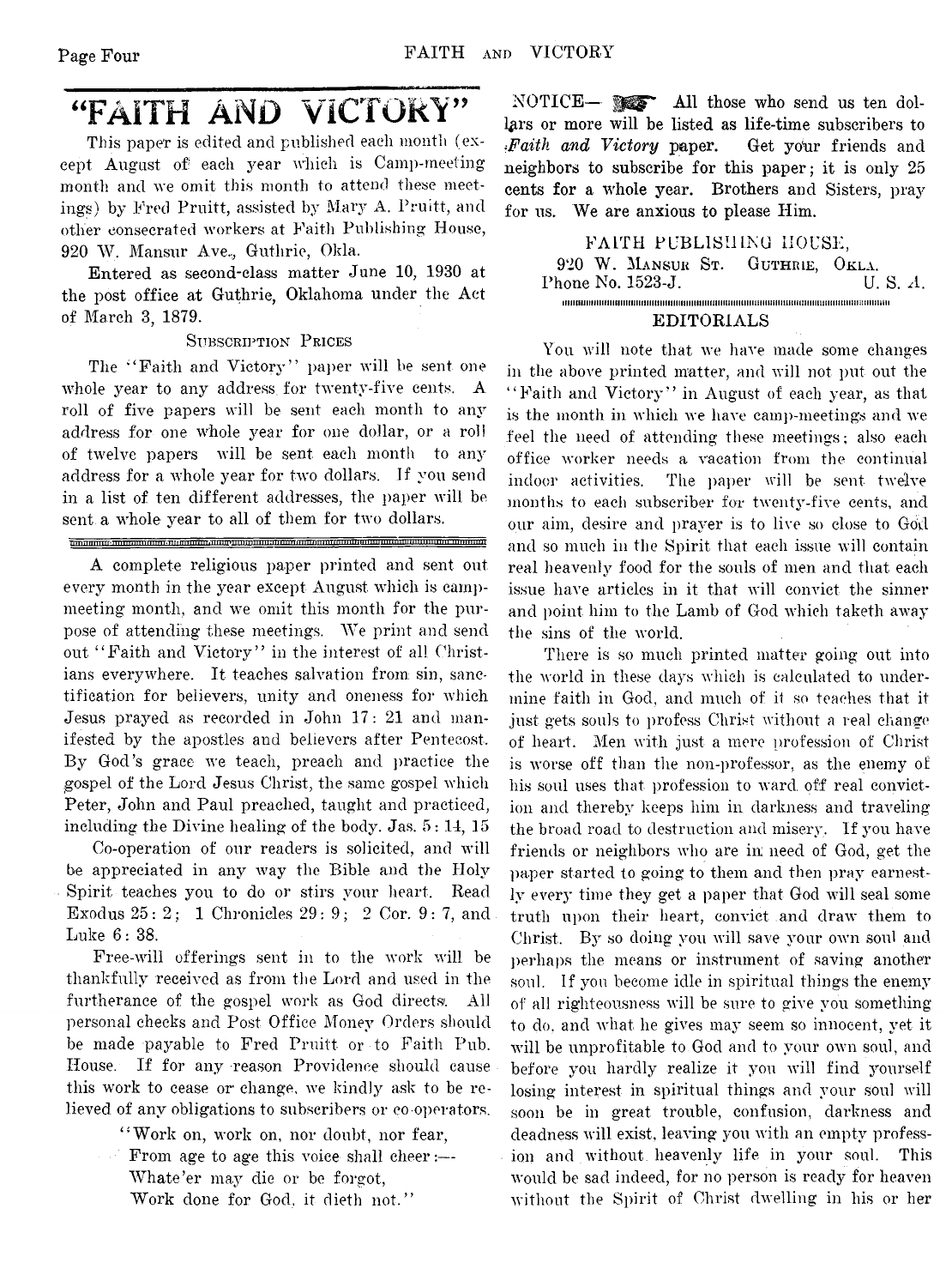soul. Paul says, "Now, if any man have not the Stirit of Christ, he is none of His." Souls, we need to keep active in praying, in watching, in doing. We are admonished by the Word to have on the whole armour of God that we may be able to stand against the wiles of the devil. Let that which be in you be even as it was in Christ. His life of self-denial stands out as a great light, pointing out to each of us the heavenly way.

#### $0 - 0 - 0 - 0 - 0$

In these times of financial distress we are receiving many letters from folks who are asking for aid. Some of these letters are, very pitiful to read; whole families on the verge of starvation and without clothing fit to wear. They are begging for clothing and for food stuff to keep life in the body. There has been some clothing sent in, but is has been sent out long ago and too, it costs quite a lot to send the clothes and food stuff to these parties, and we are not able to fpay the express or freight which is required to get things to them. We do not deem it heavenly wisdom to put these begging letters in the paper, for if we did. we would soon have the paper filled up with nothing else. The mission of this paper is to get food to the souls of men and to bring heavenly light and truth to the unsaved that they may be clothed with righteousness and have on the wedding garment, with oil in their vessel at His coming. The soul is of more value than the body, although a soul may be reached through good deeds done to or for their body. God through His Word has pronounced a blessing upon those who are willing to share things with their less favored brother or neighbor. Read Isaiah 58 : 7, 8 and 9. We are laboring here on a shortage of means and are unable to help these poor souls who are in bodily need. We are doing much praying these days, both for the needs here at the office and for those abroad. We ask our readers to join us in prayer and to cooperate with us as God moves upon your heart. Willing service is what God delights in, and to give to the poor is like lending to the Lord. We all ought to have faith and confidence enough in God to lend to  $\text{Him}$ , for He has promised in His word that it shall be given to you again, good measure, pressed together and running over. God will pay big interest on all goods loaned to Him; but after all, we just take of His and wive to Him. Let His name be praised for He is worthy and He alone.

#### o—o—n— o— o— o

Christian friends, beware of becoming a part of or getting in sympathy with the current of this world, for God has called us to be a separated people unto

Himself, a peculiar people, zealous of good works. When we give way to the ways of the world in fashion and dress, in life insurance, in card parties, in ball games and other revelings, we are gradually but surely working defeat to our own souls, and by our example others are carried along with a mere profession and will fall into the ditch as their blind leader. Sinners are reading your life and watching vour ways and deeds, and by these things you are "standing in the way of sinners"; squarely disobeying God's word and failing to give out the truth and true light and holding much of the truth in unrighteousness. Such actions and deeds from a Christian will and does destroy sensitiveness to the truth. " It weakens the soul's power of moral preceptions. If we cultivate the habit of obeying the truth and following its lead, we shall proportionately increase our sensitiveness to its teachings. Our visions shall become clearer, and we shall have larger and distincter views of it. Obey divine truth when you hear it speak to you, follow its indication of conduct and duty, and you will become more and more sensitive to it, you will recognize the truth with growing facility. But disobey what you know to be the truth, let it be a habit with you to disobey, and soon the voice of truth will be quenched and you will cease to hear it. You know how soon conscience may lose its sensitiveness, and gradually that which at one time you looked upon as sin, and were right in looking upon it as sin, has come to be regarded as innocent, as something quite allowable even in a Christian man. Beware of trifling with the truth *l* It is to your interest that it should come into a position of power in your nature, that it may bless you with its freedom." Beware, therefore, of letting some cherished fleshly habit or earthly ambition hold it back or prevent it from rising or increasing within you. Those self-gratifying things are destroying the soul's sensitiveness and in the end will put you in company with and as one of the foolish virgins. The "Evening Light saints" have greater light and more responsibility than any people. God is depending on His saints to be as a " City set on a hill that cannot be hid." as the salt of the earth. They are counted as ambassadors of Christ. This is a high calling and should be greatly respected and circumspectly guarded that Christ may truly get glory out of our stay in these mortal bodies. To hear the Word of God and failing to do it, is damning many souls. "What I say unto you I say unto all. watch, for ye know not the day nor the hour of His coming."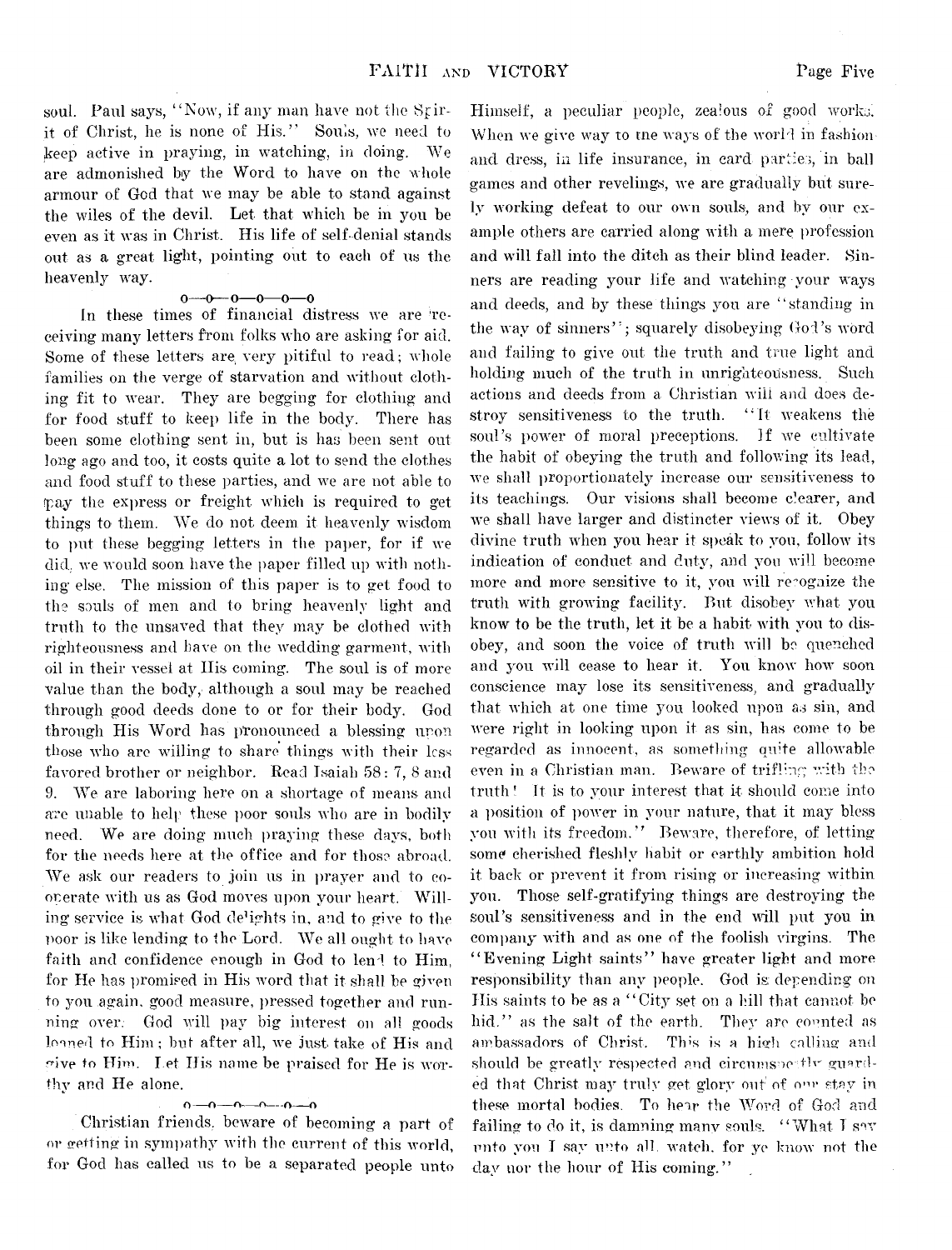The revival meeting at Oklahoma City which began on the 15th of Feb. has been a great success. The Lord has been doing some real work in that city; souls have been saved, a good many sanctified and the saints have been truly revived and quickened by the straight clear truth which has been mightily proclaimed by the anointing of the Spirit of Cod. At this writing the meeting has been going on for two weeks and will continue as long as the Lord leads and continues to anoint for the same. The Lord has a precious body of saints at Oklahoma City, and the enemy lias been working hard against them, trying to make inroads into the sweet unity and peace which only true saints possess, but his efforts and crafty planning has been frustrated, upset; and destroyed by the greater power and wisdom of our God. " Praise God from whom all blessings flow."

We have been there in the meetings each Sanday and Sunday night and sometimes through the week. We have often heard this expression : "This is the most wonderful meeting that we have 'had here." The saints are rejoicing and greatly pleased. They teach, practice and preach it just like the saints did thirty years ago, and the Word preached has the same convicting drawing power as it did then, and souls who come to the altar get more than just a mere profession. We are thankful to God for Holy Ghost ministers who preach the Word and back it up by a clean life separated from the world.

#### $0 - 0 - 0 - 0 - 0$ NOTICE

Bro. C. E. Orr of Hammond, La. writes us that the Sunday-school lessons for April, May and June will be found in the Gospel of Luke, and if any Sunday school scholar wants the Gospel of St. Luke bound in heavy, limp paper cover, he will mail it to them free. If a Sunday-school teacher wants a number for her or his class, he will mail free as many as she or he orders. He will be very thankful if you will send him a one cent stamp for each booklet ordered to help pay postage and for envelopes in which to mail them.

He has New Testaments which he will send free to any-scholar who does not have a Testament. Let the scholar order through his parents or teacher.

#### -----------------o---------------- MEETING REPORT

The Lord truly has blessed his little flock here at Neosho, Mo., and has added twenty-one in number to the Church during the meeting which has just closed.

The meeting was a success throughout. Souls be-

gun to get saved at the beginning of the meeting ; 21 were saved, 9 sanctified and a number healed, also the .saints were greatly encouraged. Bro. John Wiison of Greenfield, Mo. was here and the Lord used him in preaching the Word part of the time. The service of baptism was observed on the last Sunday, followed by the Lord's supper and the washing of feet as recorded in the thirteenth chapter of St. John's gospel. The Lord gloriously witnessed by His presence.

 $\bar{\psi}$  as  $\frac{1}{4}$ 

It has been a long time since I have seen' so much conviction on the people as I have here of late. It is pleasing to see the Lord so good to lost souls as to help them to see themselves and then give them courage to seek Him in an accepted time. Remember the congregation here in prayer, especially the young converts. Sincerely yours in Christ, — John Streeh.

### The Old People's Home

Last week I visited the Home, finding its inmates rejoicing in their souls and much encouraged despite the crowded quarters and a financial shortage.

The Home is an actual reality, having four inmates : one of them is being cared for by relatives, and the other three are the saints who have labored for God until old age and infirmities have left the prints of time on their brows—not able to work any more.

The Home is maintained by free-will offerings and is a non-profit institution, which places the responsibility on the saints in general. The management of the Home is through a board of trustees and the trustees being subject to the Church throughout makes this institution a responsible one. We invite the counsel of the brethren concerning the Home, its management, upkeep and what has to do with the Home on all lines.

One of the greatest lacks is finance at the present time, but just a small offering weekly from the saints would supply all their needs. We expect to make this Home a place for all the saints who are aged and infirm just as fast as we can. To begin with we did not have the money to start in the erection of buildings, so funds were to be supplied by those who were able to build a unit or partly so. Later on, these will, no doubt, have more conveniences, and will be run on faith line as soon as can be. The Home is deeded to the Church for a home through its trustees and successors, hence there can be no chance of any controversy over property.

All who are interested write to the Secretary or any of the Trustees, and if you have some of the Lord's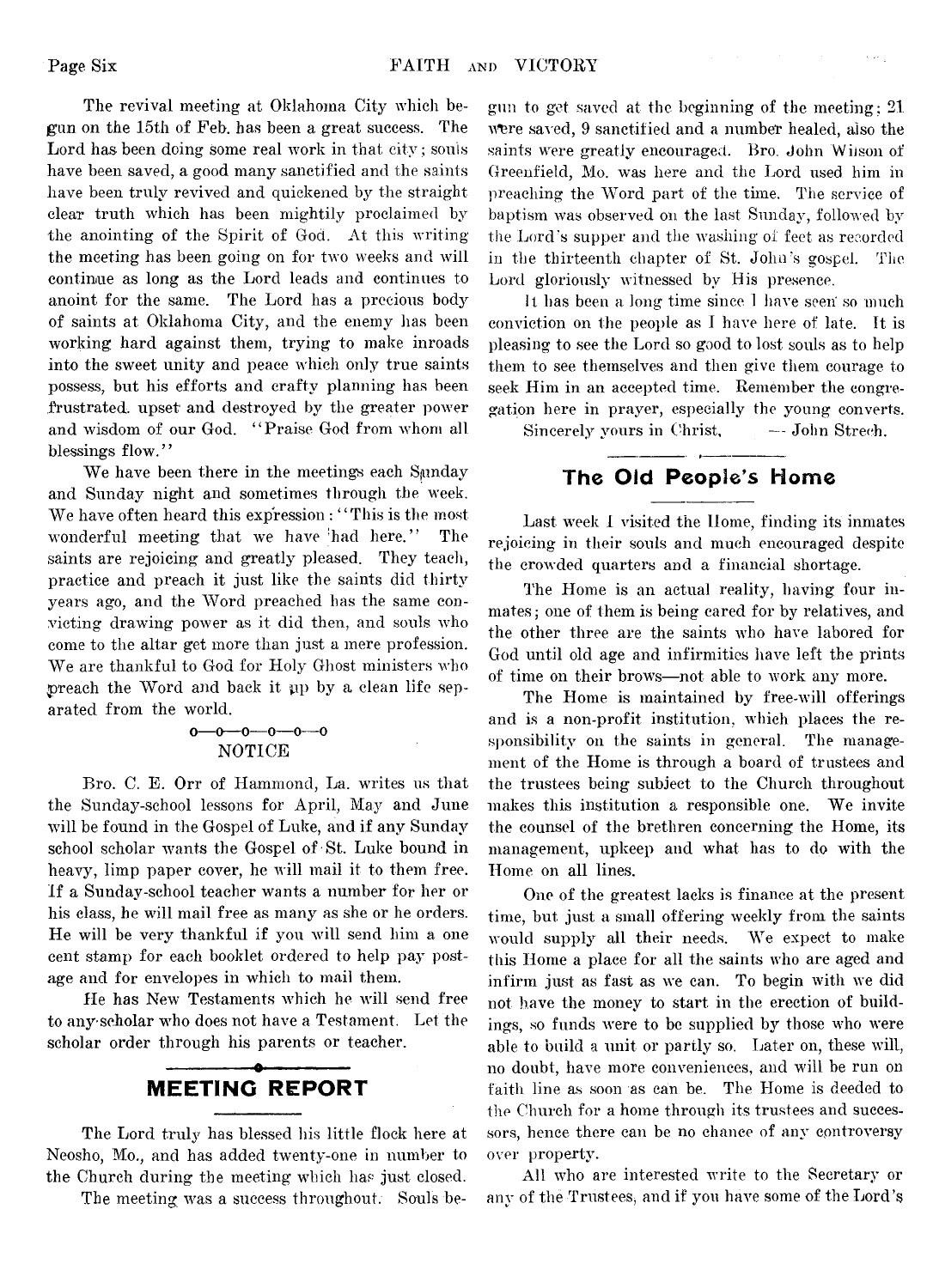money, send it to Mrs. Jennie C. Rutty, Pomona, Cal. or any of the trustees who will see that it is delivered there. — E. M. Zinn, Trustee, Bellflower, Calif.

### -----------------o----------------- **OBITUARY**

' ' Sister Drueilla Trent Porter was born Feb: 25, 1875 at Granby, Mo. Died Jan. 6, 1931.

She accepted the Truth at the age of 16 and was called of God to the gospel work at the age of 18. Was a co-worker with her sister, Miss Ellen Trent, and Sister C. A. Sunderland.

She was married to W. II. Porter of Webb City, Mo., in 1903. To this union were born three children: Ruth Tressalora, who died at the age of nine months, Zelda Opal and Amos Leon. Sister Porter was an example in her girlhood of modesty and purity. After she was married she was an example as a wife, a mother, a neighbor and especially a minister of the gospel.

She worked faithfully in the community in which she lived for more than 25 years. Her health began failing her more than two years ago and most of that time she was not able to go to Church but was always ready to pray for any one, night or day, who desired her to."

A telegram brought us the sad and shocking news of the loss of this one faithful co-laborer in the ministry. As we met them and listened to the words of the bereaved husband, of what a faithful helper she had been in their life together, we were made to think of the words of the wise man : " Who can know a virtuous woman, for her price is far above rubies; the heart of her husband doth safely trust in her. She will do him good and not evil all the day of her life."

As we listened to her dear son and daughter, Amos and Zelda, tell of the wonderful prayers they had heard their mother pray, we again thought of the words of the wise man: "Her children arise up and call her blessed." Truly our deep felt loss is her gain.

Funeral services were conducted by the undersigned in the Church of God chapel at Webb City, Mo. where our departed Sister had been pastor for many years. The chapel was well filled. The body of this our departed Sister was then followed by weeping relatives, friends and saints to the Carterville cemetery. We do not weep as those who have no hope, for her happy soul has just moved out of its house of clay to be at home with the Lord. Funeral text was, 2 Tim. 4:7-8.

" Though she be gone and we are sad, This cheering thought will make us glad In the resurrection when He will *say*:— Come ye blessed from 'neath the clay, Where all will be eternal day."

— 0. B. and Mattie Wilson.

# ------------------O------------------ **Soul-winning**

"He that winneth souls is wise" (Prov.  $11:30$ ). There is no joy equal to that of seeing lost souls turn from sin to salvation. 'Tis a great experience to find redemption for your own soul, but after that you have tasted of the joy of salvation, then what a great joy it is to see others turn and find peace and rest for their soul. Earthly joy and laughter of today may give place to the deepest sorrow before another sun, but the joy of rescuing the lost, snatching souls from a burning hell,— this kind of joy endures. Why did Jesus endure the cross, despising the shame as Heb. 12:2 tells us ? Was it to gain a great name for Himself? No; it was because of His love for man. He willingly suffered the cruel death of the cross that lost souls might be saved. Could you be happy in your home amid comfort if you knew one of your children was lost in the mountains freezing and dying, yet within your reach? No, you could not; and Christ's love reaches far beyond that of earthly parents. He was willing to die because He knew man was lost and dying. While we were yet sinners Christ died for us. He knew the value of a single soul. Oh, if we as Christians could only get a glimpse of souls being lost; to know the worth of one soul, surely we would make a resolution to do more for Christ in this new year than in any year past, in trying to win souls for Him.

Dan. 12: 3 reads, " They that be wise shall' shine as the brightness of the firmament; and they that turn many to righteousness as the stars forever and ever." Who are the wise that the first part of this verse speaks about? Our text will answer: " He that winneth souls is wise." The fear of the Lord is the beginning of wisdom. We are told not to fear him who can destroy only the body, but fear Him who can destroy both soul and body in hell. Truly, it is joy to lead thirsty souls to the fountain of life where all can drink and thirst no more. Blessed are they that hunger and thirst after righteousness for they shall be filled (Matt. 5: 6). Ho, every one that thirsteth, come ye to the waters. #\*\*buv wine and milk without money and without price (Istaiah  $55:1$ ). When we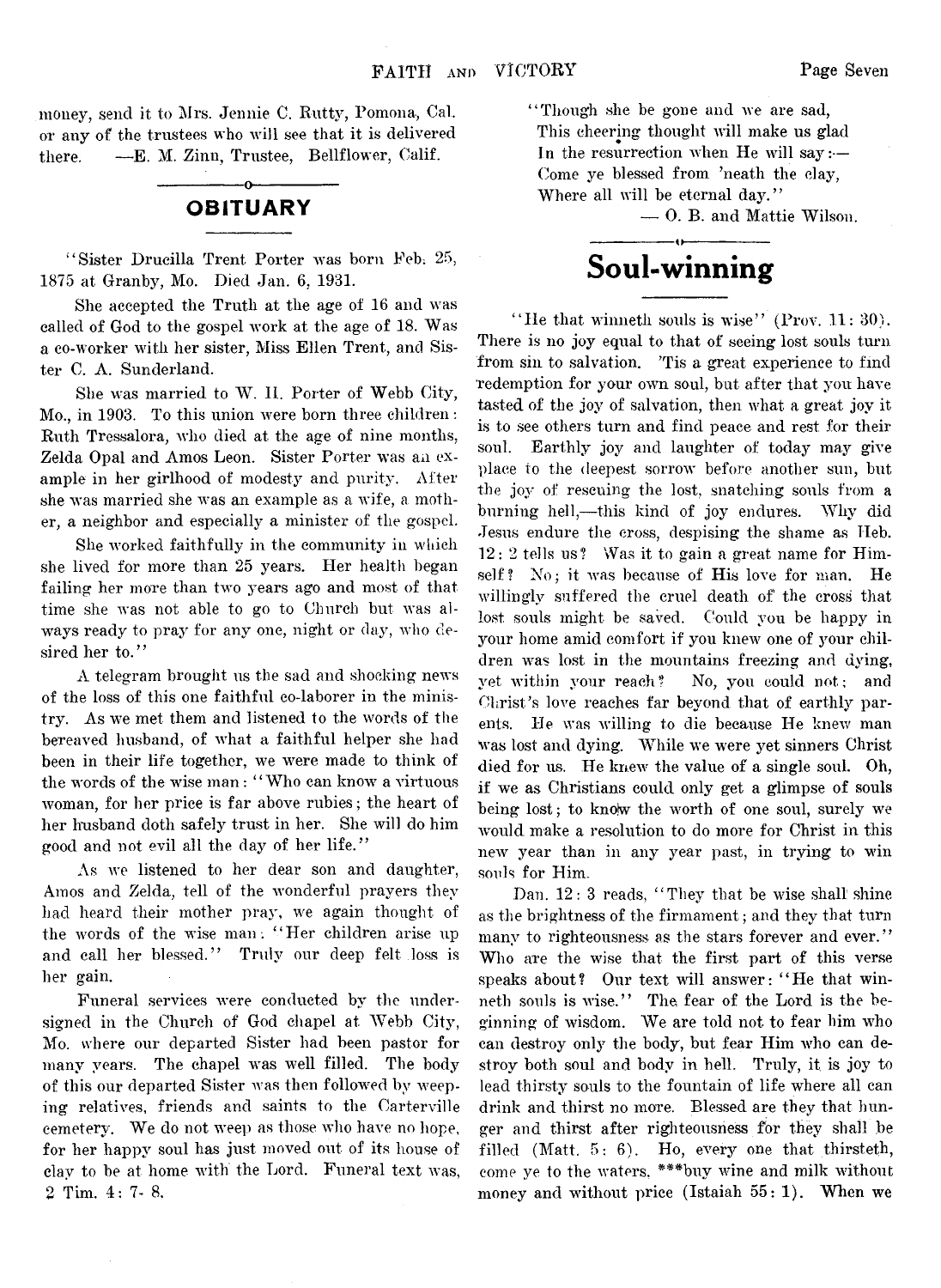bring souls to Christ, we cause the angels in heaven to rejoice, for there is more rejoicing in heaven over one sinner that repenteth than over ninety and nine just persons who need no repentance (Luke 15: 7).

Souls are not always saved by groups. Soul-win ning is a personal work, as well as the preaher who reaches souls with the message he speaks. If you remember, Jesus did personal work as well as speaking to multitudes. Do you remember Jesus and the woman at Jacob's well, how He told her the sweet story of life? It is our duty as Christians to speak to as many as possible concerning their souls' welfare. Our teaching and admonition should fall like drops of gentle rain, not like hard gravel. Christ was always meek, gentle and long-suffering, always spoke with kindness.

May I close by mentioning an incident which happened? A man was drowning in a lake on a cold day. Some one desirous of helping him, gave him the end of a plank that was covered with ice. The man tried many times to get hold and save himself, but he could not, Finally when it seemed that all hopes were gone, he cried, " Do give me the other end of the plank  $\sharp$  this end is icy !"

Let's all be careful in trying to help others that we do not give them the icy end of the plank.

— Mary Scribner.



Samuel Johnson was once asked, what the strongest argument for prayer was, and he replied, sir, there is no argument for prayer; it is a natural tendency. Tn the words of Carlyle, prayer is and remains the native and the deepest impulse of the soul of man. Plutarch wrote: " If we traverse the world, it is possible to find cities without walls, without wealth, without letters, without kings, without coin, without theaters and schools : but a city without a temple, or that practiseth not worship, prayers and the like, no one ever saw."

The instinct of prayer is universal It is a connecting link between man and God. It is a conscious communion with God. It is bringing God so nigh to the soul, and filling our soul with His presence.

Prayer may be that of adoring, confessing, giving thanks, or submitting petitions. Examples of men of prayer can be gathered from the Bible. The sacrifice of Abel, as he stood bv his slain lamb, confessing his sin and imploring divine mercy, is nothing but prayer. Prayer was the constant characteristic of

Abraham. Isaac and Jacob were praying men. Moses had special power in this direction. Samuel was noted for the same trait. When he resigned the judge-ship, the people asked him not to cease praying for them. David was always on his knees. The aged Anna departed not from the temple, but served God with fasting and prayer, night and day. Jesus taught His disciples to pray, and He himself used to pray; sometimes He spent the whole night in prayer. Paul, the last and the greatest of the apostles, was full of the spirit of prayer.

Dear reader, is prayer a mere form or a precious reality with you? Is the spirit of prayer dormant in you until a crisis calls it into activity? Make prayer the breath of your life. The soul cannot prosper if you neglect it. Maintain the habit of prayer " without ceasing." Yours in Christian service,

(Son of Bro. Cherian),  $-$  K. C. Abraham.

# **Danger And Warning**

What the Word of God is to all who walk in its Divine light, First of all, the Lord, seeing the great need of His people having a foundation upon which to build their Christian faith and experience, made a plan by which to govern our lives. Matt. 7: 24 brings forth truth which shows us success or failure, placing us each responsible personally for ourselves. God at this age has made it possible for us to hear His Word preached in its fullness and purity, thus giving us as His off-spring-a chance to obey or disobey the Holy Writ as we may choose, thus telling us in simple language our success in the Christian life if we do His Word.

He warns us of hearing and not doing  $\lambda$  James 1: 22- 25). 'Tis true that many are hearing the Word but fail to carry out its advice, thus deceiving themselves, and it's quite so, that self-deception is so blinding to the heart and mind that it is very difficult many times for those who are deceived in themselves to get a vision of their sad condition. This makes it dangerous; after hearing the Word, not to do it.

Many times in our travels we, see the great need of the people of God in this careless and indifferent age of being more diligent about keeping the Sacred Word of Truth. The apostle Paul, speaking to the Hebrews (2: 1), sounds the warning of danger: no doubt seeing the possibility and probability of us, who hear the Word of God, not doing it, thus letting it slip. His heart being stirred, surely the hearts of God's ministers are stirred in this day when they see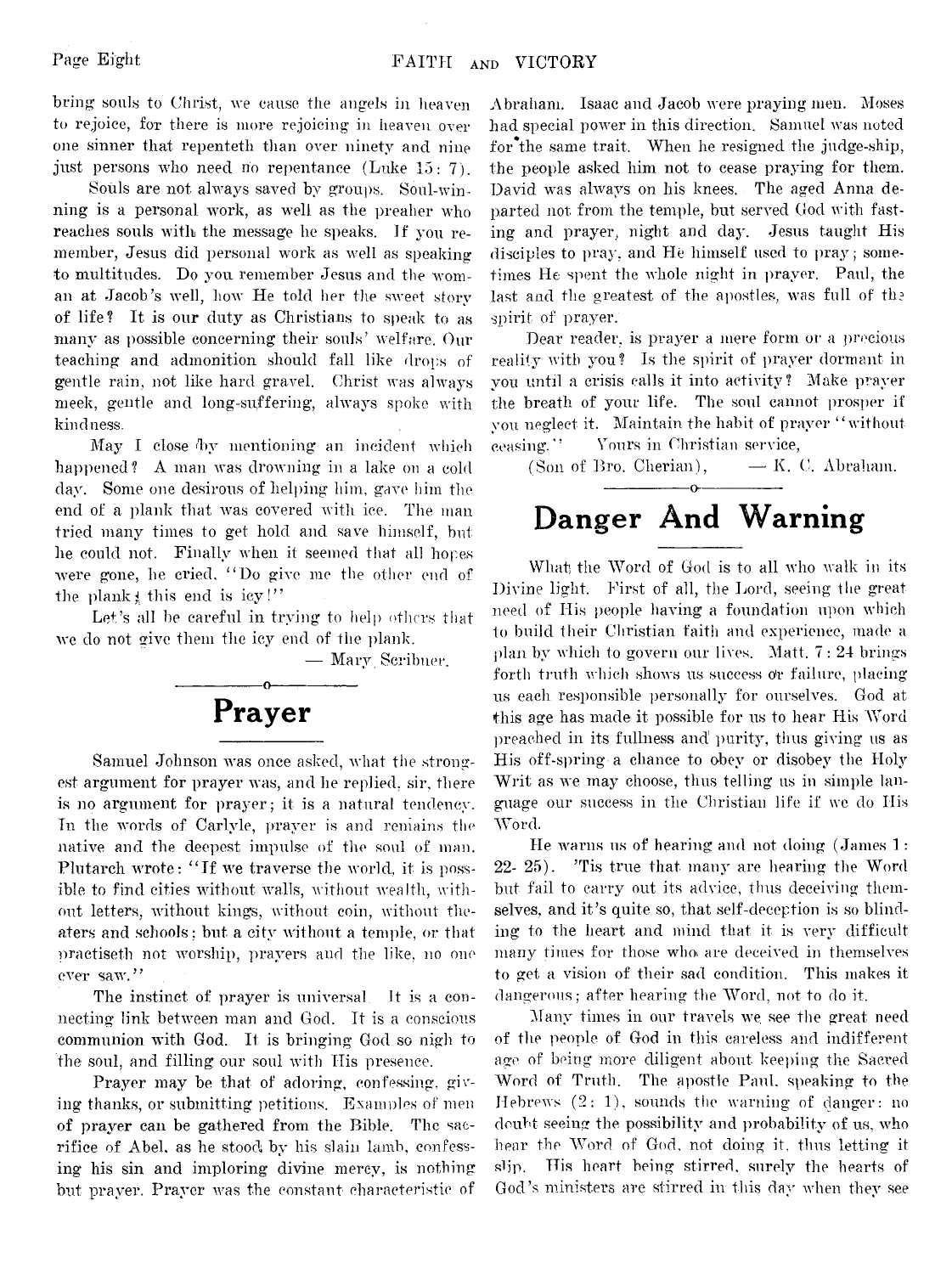such careless conditions in many places. It the Bible is our guide to heaven, we feel sure we need to do its biddings.

We find a carelessness among the people of God in not going to meeting. All it takes many times to keep people away from prayer-meeting is for a cloud to arise looking a little like rain, or just a little cold weather. The devil says, "There will not be but a few out to-night; you might just as well stay at home." But God says., forsake not the assembling of yourselves together as the manner or custom of some is, but exhorting one another so much the; more as you see the (day approaching. Surely we see the day of the Lord approaching.

Isaiah 55: 10, 11 shows the results of the working of the Word of\ God in our hearts. We see in Luke 8 that the heart is the ground, and the Word of God is the seed. It's so, the Word is like a shower of rain, (Isa. 55: 11) and also like seed. When sown in the heart, it grows if the heart is good and honest, and we know that when the Word of God reaches the heart and it does not grow, there must be something wrong with the ground (heart), for the seed which is the Word of God is always good. We trust that the hearts of God's people may be stirred to action at once, for we see great danger approaching. The Bible gives us advice on every line, not leaving us in doubt and wonder on any line, but we are told how to treat the neighbor (Matt,  $19:19$ ), the enemy (Matt,  $5:44$ ), the elders (1 Tim. 5: 17- 22), the wife to the husband, and the husband to the wife (Eph. 5: 22 -26). Brethren, we are going to be without excuse when He comes. Let us hear Him at His Word, to take warning from Him. (Ezek. 3: 17).

May God bless and encourage all who know Him to walk in His fear. Be sober and watch unto prayer. Yours under the Blood,  $\qquad -$  John Strech.

#### **CORRESPONDENTE**

Loranger, La. —My dear Bro. and Sister Pruitt and family: Greetings to all in Jesus' precious name. May the dear Lord bless and help you to ever stay in the path way of the just, and thus continue to be real blessings to all those with whom you come in contact.

Dear ones, we have often thought of you since the Assembly meeting, and thought of writing several times but through neglect we have never written until now; nevertheless we enjoyed your presence with us. This leaves us well and with victory in our souls and encouraged to press on till the crown is von. 1 think sometimes of the many precious souls that have (in time past) started out for the Lord but for some

cause they stopped and went back to the world, but thank the Lord, there is a few that will go through.

When the angel told Lot to get out of Sodom, he told them not to even look back; so with us today. God doesn't even want us to look back at the filthy things we left behind, but to press on and on till we receive the great reward that is awaiting only the faithful.<sup>1</sup>

We received the "Faith and Victory" this month and enjoyed reading it. We trust some precious souls will find their way through to Jesus by reading its pages. We never know how much good we are doing, although we have to sow the seed and leave the rest with God. We are sure the dear Lord will not let our labor be in vain after going through hardship and tarrying before Him in prayer to know what to do and how to do His biddings. We gladly do that which He shows us, although some suffering will have to be endured. God will surely reward and take care of the seeds that are sown. It's encouraging to know that the dear Lord takes note of everything we do for Him.

All the saints here are getting along well. We certainly had a good prayer-meeting last night. The dear Lord had the table set and we ate. I like to be in meetings where the Spirit of God is having His way, and then everything will be in perfect order. Praise the Lord.

We will close, trusting you all are well and encouraged to live on for Jesus. We desire your prayers that we ever be what the Lord would have us to be, and fill the little place where He has put us. Above everything we want to please Him. The grace of our Lord be with you all, trusting to see all of you again some time in the future.

Yours in Christ,  $\qquad -$  Lottie Joiner.

 $\begin{array}{ccc} 0 & 0 & 0 \end{array}$ Á

Cleveland, Ohio. — Dear Bro. and Sister Pruitt: Greetings in Jesus' dear name. May the Lord ever bless you and keep you. Amen.

I am still saved and pressing on, also healed. Praise the Lord. I began to get better the day after I got home from Hammond, La. Assembly meeting. In four weeks' time I was able to work again without any pain. I am thanking the Lord for what He has done for me in healing me from sciatic rheumatism, and also for the prayers of the dear saints. I still have a little stiffness in my back, also a cold. I want yqu to continue to pray for me and I know the Lord will make me every whit whole. The Lord has been my Savior and Healer these eight years, and I have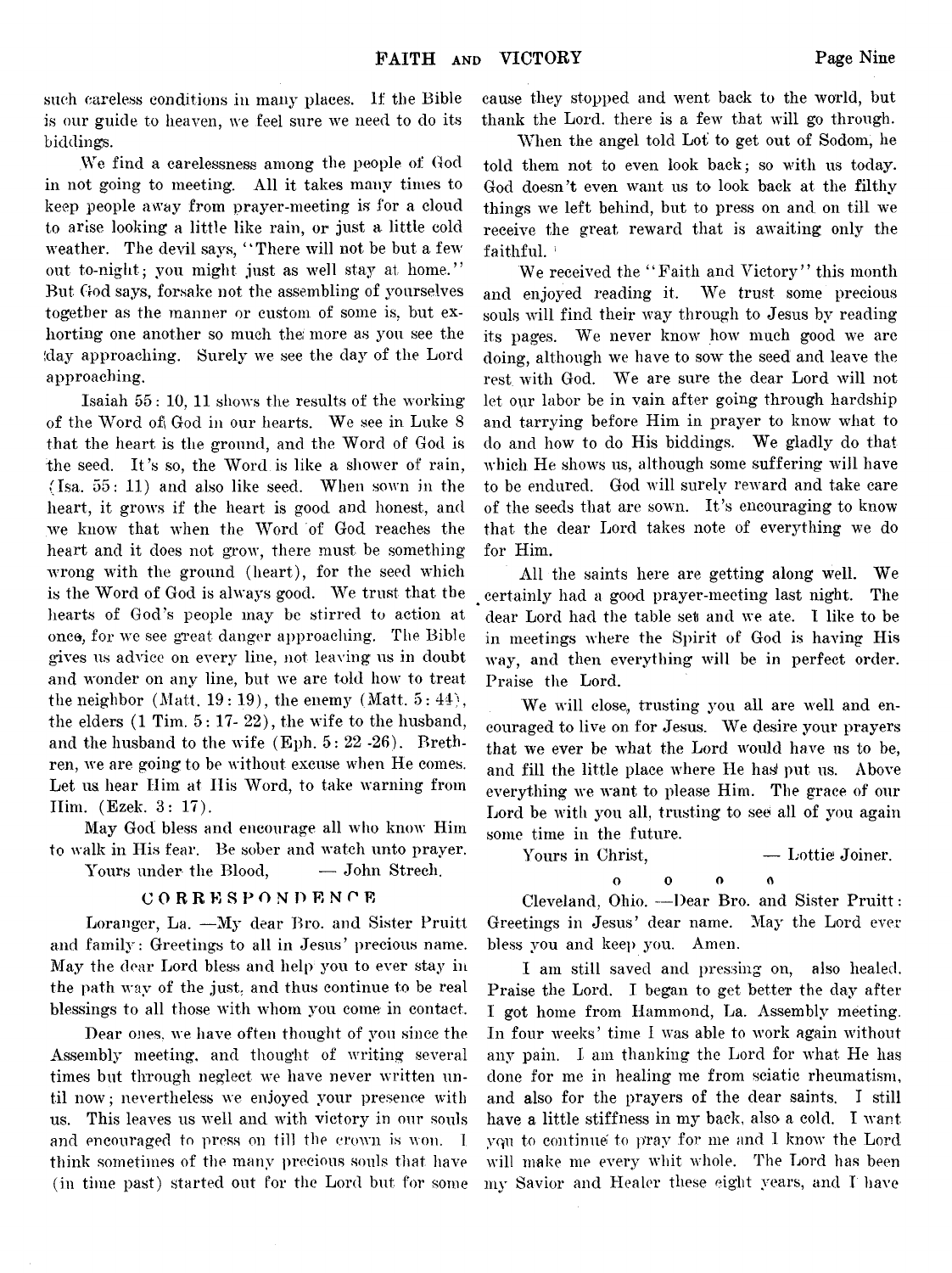not used remedies of any kind during this time, and I mean by the grace of God to trust. Him to the end.

I would be very gi.ad if you would send me three or four tracts of the poem written by Bro. H. E. Locker, "The Reformation."

Your Bro. in Christ,  $- F.$  Kutra.

o u o o Lititz, Pa. - Dear ones in Christ Jesus our Lord: May grace and glory rest and abide with you is my prayer.

I am glad I am saved from all sin this beautiful morning. It is so sad to see our dear ones reveling in sin. There is all kinds of amusements to draw the dear young people away from what is good and right, and not only the young but quite old ones too. We have a man in our town ninety-four years old and going after picnics and frolics. I am glad for the few true ones scattered all over the earth, but they are very few. In our part we have many professors but very few possessors; many mockers and scoffers, but none of these things shall move me. I am bound to go through at any cost by God's help and your prayers, let come what will.

We have a happy little band of saints here in Bucks county, but we get to see them only a few times in a year. I said, a happy little band; yes, all saints are happy. They are: Bro. and Sister Wm. Cramer, Sis. Amanda Shaffer, Julia Cramer, Rosella Slifer, and the Houck family. When we get together we enjoy ourselves in the Lord; the more we are together the more joy. What will it be when we all get together to stay forever! When we get home we will shout and sing forever and ever. There are only two of us here just now.

May the good Lord watch between me and thee until we meet in heaven. Your Bro.,

— H. H. Shank.

o o o o

Tenn. — Dear Bro. and Sister Pruitt: Greetings in Jesus' name.

Dear ones, I am answering the kind letter I received a few days ago; was glad to get a kind letter of encouragement from you. You know I wrote you some time ago, asking your prayers as I was burdened with sin. Thank God, He really heard and answered your prayers. On the 24th night of Jan. it was wonderful how He saved me, and also my 18-year-old son at about the same time. Praise His holy name. It seems almost a miracle to think of how He saved a man like me. I was a backslider, a bootlegger, a brew maker and everything that was wrong, but praise His dear name. I am saved and on the road to heaven and out to do all the good  $I<sup>i</sup>$  can.

You know you have done a lot of good by sending out your little tracts, and I just think there is no paper like the "Faith and Victory". It has been such a help to me. I thank God for you and the little paper. I'm going to send you some money in the future. I am starting to keep books; I am going to give the tenth dollar for His cause, for I feel it my duty to do so, and we will prosper in this world and in the one to come. He said He would open the window of heaven and pour out a blessing that we are not able to receive. It is best to obey Him and that is my aim. Thank God, the world has lost all its pleasures for me. I thank God for what He has done for our home. You know it is wonderful; words cannot express what has been done.

 $\mathcal{L}^{\mathcal{L}}$ I pray God's richest blessings on you and family, and the good work which you are doing. May God bless every effort you put forth. Pray for me and my family. Your Bro. in Christ, — Virgil T. French,

u o o o Loranger, La. -Dear saints of God: On the 26th day of Dec. I went to the Assembly meeting at Hammond, and spent the *week-end* enjoying the truth which went forth. Was glad to meet with the saints there and those from away also. Saints are saints wherever you meet them. I felt led to go from there to Abita Springs which is a few miles away, and where there is a little church and about five saints. We had a few little services. They seem to be encouraged to press the battle on. Their surroundings are compromisersi yet the Lord is able to keep His children hedged in on every side with the walls of fire and salvation. The Word of God is a sure foundation.

By the Lord's help and grace I mean to stay true and fight the good fight of faith and stand on His promises, earnestly contending for the faith once delivered to the saints, for we surely need that faith in these last evil days. Your Sister, set in defense of  $\begin{array}{rcl} \text{the Gospel,} \end{array}$  — Grace Martin.

n o O O Suva, Fiji Islands —My dear Bro. Pruitt: Greetings in the precious name of Jesus. Your letter with words of encouragement to stand firm and to be faithful came safely to hand. I trust you all had a real good spiritual time at Hammond, La. It's just lovely to be able to meet occasionally for the revival of our spiritual life.

I have realized very much of late what you say about the time fast coming when the real saints will be hated and persecuted. About three weeks ago I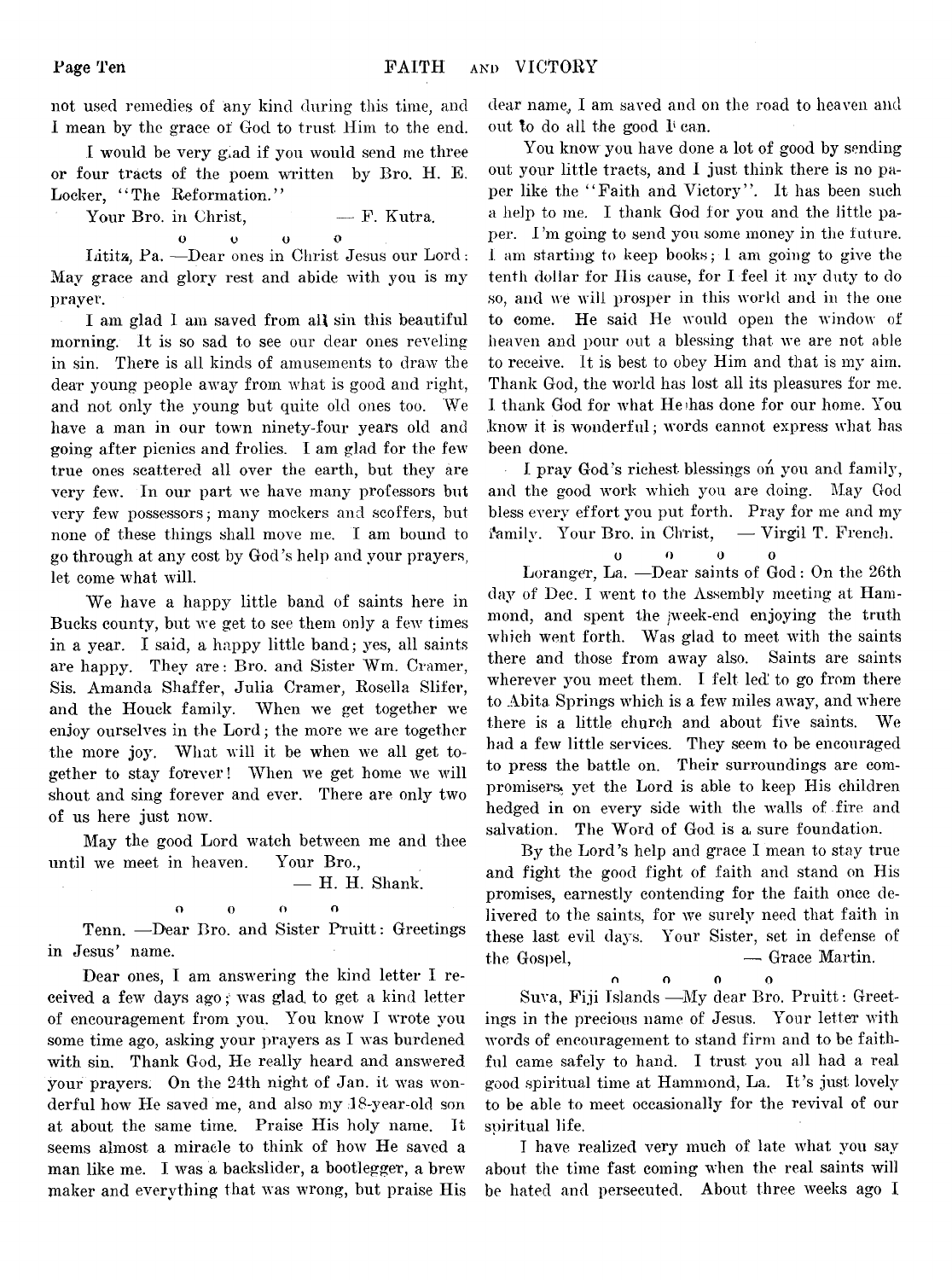baptized a little Indian lad, thirteen years of age. He was staying with his olaer brother who is a Hindu in religion. Achary took his stand for Jesus about twelve months ago. After being baptized his brother tied his hands for two days and beat him, but that has only helped him to stand firmer. He has gone to Labasa to his father and mother. Before he left he came to. my room and we had reading, singing and prayer together. He left crying, asking me to pray for him.

I have been suffering from sicaticar, starting just before Christmas. No one asked me to have a meal with them, and one Indian gave me only two shillings. I felt like Paul who said to the Corinthians, the more I love you the less 1 am loved. Being a believer in fasting and prayer that helped me to decide to do so. This is my eleventh day without food, and I am getting on well, yet not because I cannot get food, for my heavenly Father still supplies my needs, but my main motive is for health and to get nearer to God for greater power to do greater work for the extension of Christ's kingdom day by day. We see the days of Sodom are here and the churches are conforming more and more to the world and heading for the rocks. Praise the Lord for all who are born into the Church of God, free from all sects and are anchored fast in the Rock Christ Jesus, so we from heart knowledge can say, blessed assurance Jesus is mine. I pray that with this new year new visions and new victories will be given to many, so that precious souls will be born again to know Jesus as their personal Savior. Amen.

Dear Bro., I pray that God will bless your work and give you grace to send forth the pure gospel. With love to Sister Pruitt, family and saints, I am your  $Bro.$  in Christ,  $\hspace{1.6cm}$   $\hspace{1.6cm}$   $\hspace{1.6cm}$   $\hspace{1.6cm}$   $\hspace{1.6cm}$   $\hspace{1.6cm}$   $\hspace{1.6cm}$   $\hspace{1.6cm}$   $\hspace{1.6cm}$   $\hspace{1.6cm}$   $\hspace{1.6cm}$   $\hspace{1.6cm}$   $\hspace{1.6cm}$   $\hspace{1.6cm}$   $\hspace{1.6cm}$   $\hspace{1.6cm}$   $\hspace{1.6cm}$ 

0 0 0

 $\mathbf{a}$ 

Cleveland, Tenn. —Bro. Pruitt and all the saints abroad: I can praise God this morning for salvation. I have been saved only a short while and count myself only one of the smallest of God's children, but I'm praying and ask the prayers of all of God's children that I may grow in God's grace, so I may be a bright and shining light here in this sin-cursed world. I am sure we are nearing His coming and T want to be robed and ready to meet Him.

What few tracts that I have been able to get and the little paper, have been a help to me and food to my soul. Let us all pray for each other.

Your Bro. in Christ, - Frank Knittel. O O O 0

Hennessey, Okla. —Dear Ones: I feel like telling what the Lord has been doing for me. He encourages my heart to continue to live for Him. 1 am in the Bible way to stay by the grace of God. No other way looks like the Bible way.

Sometimes when the Lord calls us to prayer He has something to tell us, then again He has a blessing for us. I am glad 1 am willing to obey His precious Word. I like to pray to Him and He talks to me. Praise His name. He is my Savior and my Keeper, and heals me when I am sick. He is a wonderful Savior; I feel that I want to do more for the Lord.

Dear ones, I need your prayers, so that I may be more faithful. He said He was coming after His faithful few. I want to be numbered with those who are faithful. I am glad that I can report victory over the powers of the enemy who is busy seeking whom he may devour. Your Sister in Christ, — Anna Wiley.

$$
\begin{matrix}0&0&0&0\end{matrix}
$$

Loranger, La. —Dear Sister Pruitt: ' Greeting in Jesus' name. May heaven's rich blessings be upon you.

I have been thinking 1 would write ever since you were down here. I want to say that I enjoyed meeting you and the brethren. I love the real saints of God, and the Word preached as it is without respect of persons. If there are those professing at meeting, I love the Word preached as it is, not withheld or being afraid of offending some one. You know I'm afraid some of the ministers are afraid of offending some one professing in their congregation. God is not pleased with that. Praise God, the brethren at the Christmas meeting preached the Word straight and I am sure all the real saints enjoyed it. I trust the Lord will permit you all to come again.

I have had two sick spells since I saw you, but praise God, He is a present help in every time of need. Oh, it is wonderful to trust God. Anything short of real trust is not) pleasing to our God. The prayer of faith will heal the sick, and without faith it is impossible to please Him; all not of faith is sin.

Pray for me that I get closer and learn more how to live for Jesus. Trust you all are well. Your Sister for the whole truth, — Mrs. Katherine Simpson.

# -----------------o---------------- Believe **And Live**

How: well do we remember a long time ago, when Mary, a virgin, brought a child in this world of woe! He was one of rarest blessing, and one of radiant light. His mission was from heaven, and his peace of great delight. Hef came right down from glory to be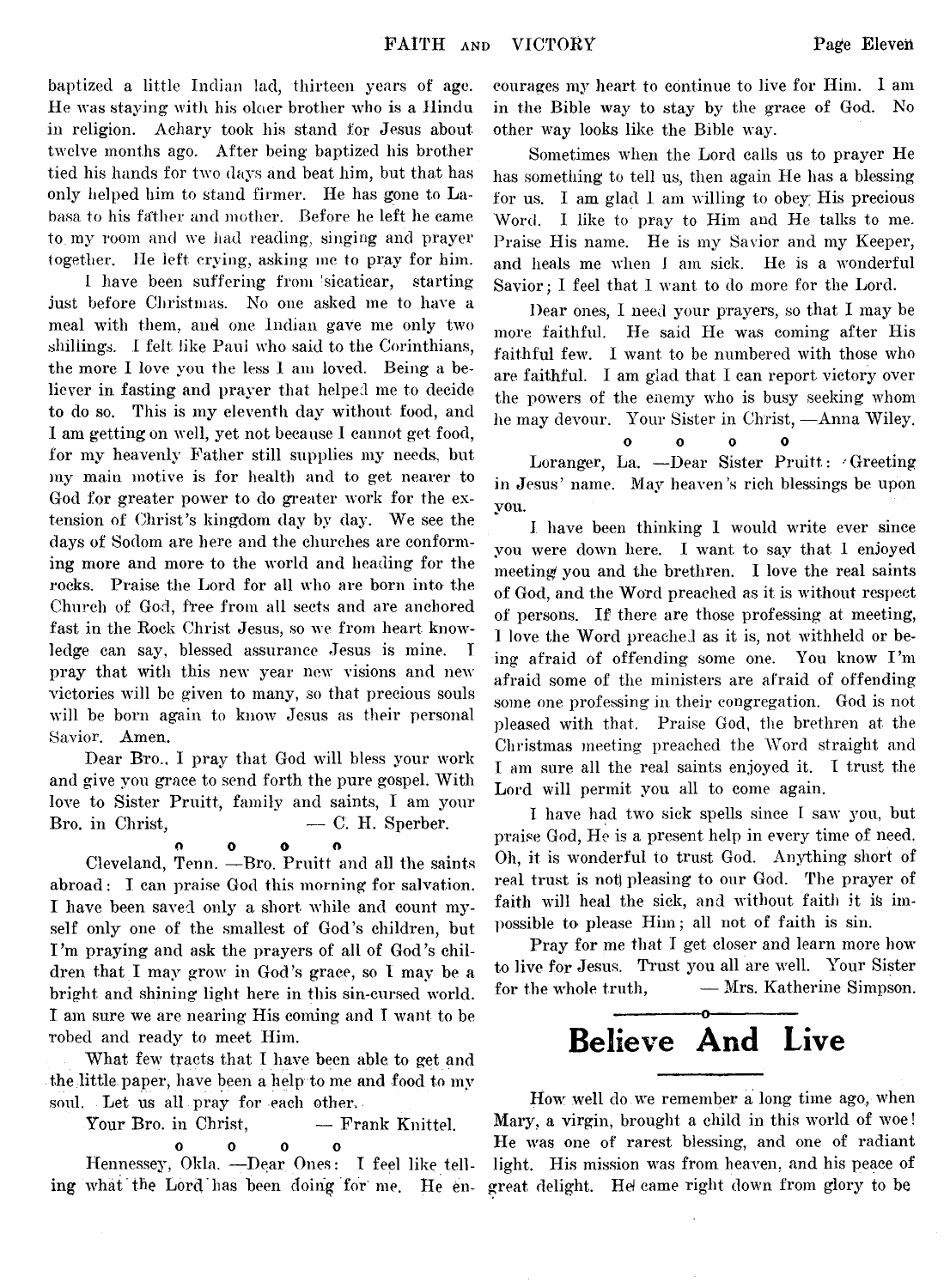a help to all. He left His richest treasures to save the large, the great and the small. Oh! He's loving, kind and precious; He's all and all to man. No other could take his place on earth, for He alone could stand. He's strong, He's mighty; His arm is outstretched to save, and is not shortened, brother, for you His life He freely gave. His heart is ever longing, that all would come to Him, and live the life He bade them, which we know is free from sin. We need Him every moment while we walk upon this earth. We need His humble spirit, and we need this new birth. The blessing of the Savior is worth far more than gold, and of this heaven's richest treasure in the Bible we are told. We cannot trust ourselves in any sense at all, for in the beginning of the world Satan caused man to fall. From then till now, we need a Guide who will lead us safely through, One who will help us gain that home above and keep us ever true. There is no time for worldly pleasures, nor time for idle talk for our time is very precious; we must needs know how to walk. The world is in great darkness, and surely in distress. How much we need to know God's will, that we might have soul rest. We should study truly of God's own written word, and hide it deep within our hearts, and no other should be heard. Satan sometimes comes to us, as a shining angel of light. Here is where we need to know God's word, that we might answer 'him aright. Where will we spend eternity if all of life is spent in riot, in pleasure and in drunkenness, for this we ne'er repent? God's Word has plainly spoken, we must be born again, take up our cross each day and humbly follow Him. — Ethel Lasley. ------------------< >------------------

# Will Jesus Find Faith When He Comes?

Many people are seeking and trying to get well or healed of their sickness and diseases. They spend much money on poison drugs and man-made remedies, and suffer not only from sickness but also the effects of their drugs. Man is trying to help man and many die before their time.

God has a way to heal all kinds of sickness and diseases of the mind and body. God who has made man has provided health and healing in His Word. God said, "I am the Lord that healeth thee." Exodus 15: 26. He has promised to bless the food we eat and take away sickness and disease. He said, I will restore health unto thee; I will heal thee of thy wounds, for I am the Lord: I change not. (Mal.  $3:6$ ).

When Jesus was upon earth He said, " Thy sins be forgiven thee," then arise, take up thy bed and walk. and the man was healed as he obeyed the word of Jesus. A certain woman who had an issue of blood twelve years spent all her money, suffered much and grew worse from the disease as well as from the treatments. Following Jesus, she got so close to Him that she with faith touched the hem of His garment and was made whole. Thank God; if you are sick, get right in behind Jesus and live so close that your faith can touch the virtue of Christ and be made whole.

Dear friends, when Jesus died on the cross and made an atonement for all mankind, it was that all might be saved from sin and all should be healed, for " Himself took our infirmities and bear our sicknesses." Matt. 8: 7. Jesus said, " I am the way, the truth and the life," and that He came to give life more abundantly. Jesus destroyed sickness and disease because it was the devil's work.  $(1$  John  $3:8$ ). For this purpose was the Son of God manifested that He might destroy the works of the devil. Many people believe God makes them sick and it is His will that they should suffer aches and pains. Not so; God is the giver of that which is good, (James 1: 17) an I cannot be the author of sin., sickness and disease. Jesus says in Matt. 7: 11, how much more will your heavenly Father give you the Holy Ghost and good gifts.

While we are on earth we have a power of choice. We are free moral agents. God set before us life and death, blessings and cursings. God says, choose thou life that thou and thy seed shall live. God permits things to come upon people because of their sins and disobedience. God forgave the sinners and healed them. What He did then for men and women on earth, God will also do for you today in Jesus' name. Jesus Christ is the same yesterday, today and forever. Heb. 13: 8. It is God's will to save, cleanse and heal, for Jesus taught that we should pray that God's will be done in earth as it is in heaven. There can be no sin, sickness or unhappiness in heaven, and if God's will was done by us in these earthly bodies we would have better health, pure hearts and lives. Peace, happiness and divine healing are obtained by faith in the Lord Jesus Christ and obedience to God's Word. Faith in God will bring results, believing and putting in practise God's Word. Faith cometh by hearing and hearing by God's Word. Many deny divine healing in the atonement. They are deceived by the enemy who opposes divine healing. Jesus sent forth His apostles to preach the Word and lay bands on the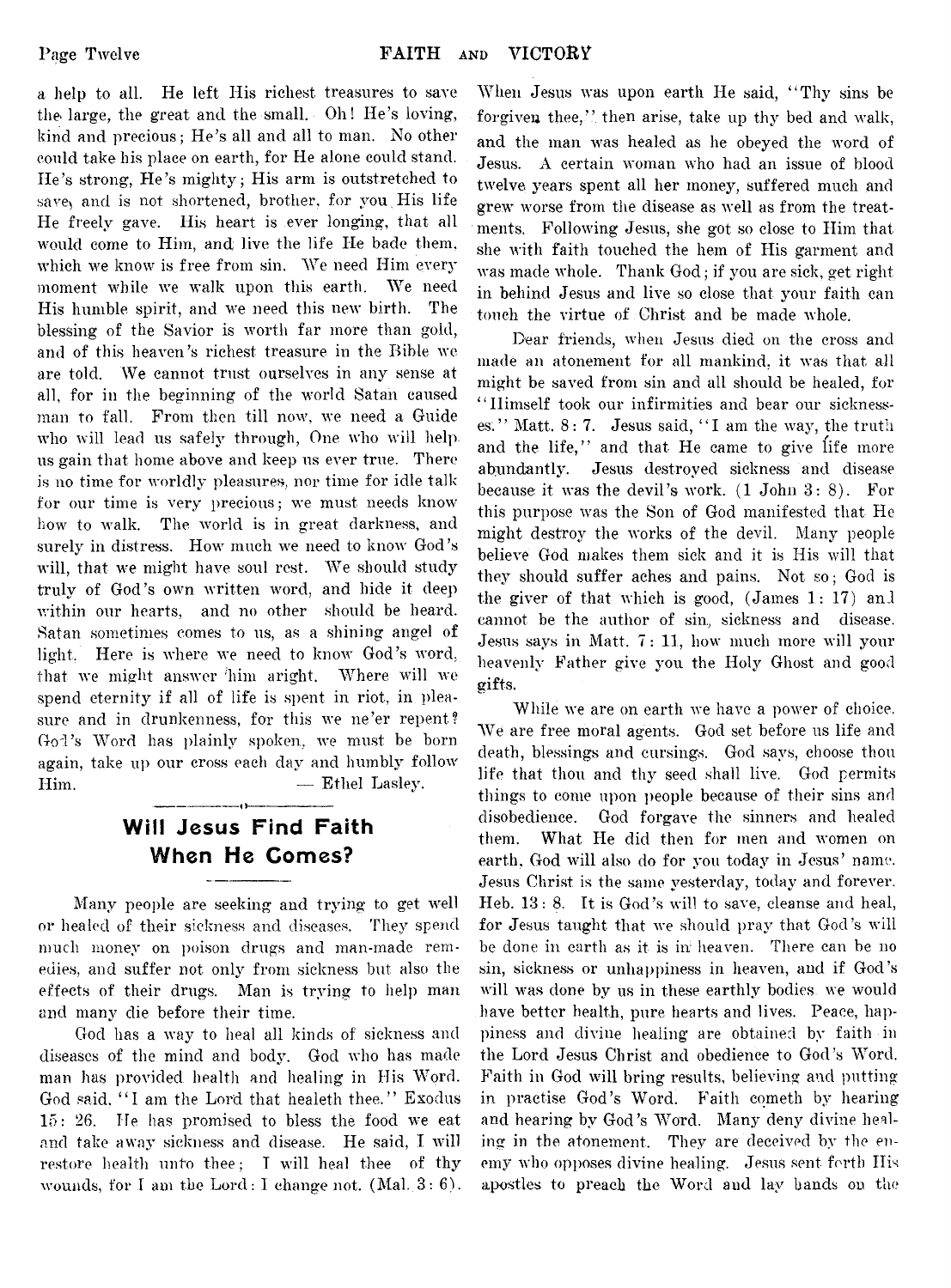sick that they might recover. There are four ways to approach God for healing after  $a<sub>k</sub>$  person repents and accepts Christ as their Savior, surrendering their life to do His will. Then he can ask God in Jesus' name for healing, believing for it. If we ask anything in His name it shall be done. Jesus said, if two of you agree as touching anything on earth, it shall be done. This is done by the united prayer of two Christians.

May God help people to repent of sins, become a Christian and trust God for healing. You must be willing to meet God's conditions; lay aside drugs, doctors, remedies and anything you depend on, and surrender your spirit, soul and body to God. When you pray or be prayed for, depend upon God to hear and answer in Jesus' name. Take deliverance by faith and see yourself made well by the power of God through faith in the Lord Jesus Christ, looking to God alone, resisting the devil's suggestions, doubts or fears. "He that cometh to God must believe that He is and a rewarder of them that diligently seek Him." Amen.  $-$  T. J. Davis.

## Sanctification-What is it?

' 'The act of God's grace by which the affections of men are purified or alienated from sin and the world, and exalted to a supreme love of God." "Sanctify" means "to make holy or free from sin; to cleanse from moral corruption and pollution." "Sanctifying" means "making holy, purifying from the defilement of sin." (Webster). "Sanctification" in Encyclopedia Britanica means "cleansing of the heart by the Holy Ghost of those who are already in Christ by faith."

The sin we are cleansed from in sanctification is in the singular and means the nature or condition of the heart after the fall of Adam and as a result of the fall which was transmitted to Adam's posterity.

Now God created Adam in his own likeness, which was purity and holiness, but he lost that likeness when he fell and instead, took upon himself a sinful likeness. Then he begat a son (Seth) in his (Adam's) sinful likeness. (Gen. 5: 3- 9). This sin principle is what Paul calls "the old man, carnal nature" etc., because it originated in the fall, and is the cause of actual transgressions.  $(Psa. 32: 5)$ . "Purge" in St. John 15: 2 means "to cleanse or purify from moral impurities."

Who is the sanctifier? The Holy Ghost. (Bom.  $15:15,16$ . What then is his office work ? To sanctify, to cleanse, to purify, to purge, to make holy.

What is justification? The remission of sins or our actual transgressions, and absolution from guilt and punishment or an act of free grace by which God pardons the sinner and accepts him as righteous on account of the atonement of Christ. How are men justified? By repentance toward God and faith in our Lord Jesus Christ. What is repentance? The turning of a sinner in heart and practice from what is forbidden in the Word of God to what is commanded in the same Word of God. Wliat is conversion? It means a change of heart, a change from nature to grace and a change of belief. This change is manifested by our fruits, our actions, our talk and dealings.

How are we sanctified? By consecration and faith in the blood of Christ which will do it for us. Is sanctification a second definite work of grace ? That is, is it subsequent to justification? The following examples will prove this to every honest soul.

The Samartians were converted under Phillip's teaching.  $(Aets 8: 5-12)$ . They were sanctified under Peter and John's teaching. (Acts 8: 14-16). Cornelius also was, no doubt, converted under Phillip's teaching. (Acts 8: 40). He was sanctified under Peter. (Acts 10: 34- 48). The Ephesians were converted under Apollos. (Acts 18: 24 -28). They were sanctified under Paul's teaching. (Acts 19: 6, 7). The apostles were converted under Christ. (Matt. 19: 28 and Luke 10: 20). They were sanctified on the day of Pentecost. (Acts 2:1-5 and Kom. 15: 16).

The Thessalonians were saved. (1 Thess. 1: 1-4). Afterwards Paul exhorted them to go on and be established in holiness. (1 Thess. 3: 13). Then he teaches them God's will, (1 Thess. 4:3) and tells them how to consecrate to obtain it. (1 Thess. 5: 14 to 24). The The Hebrews were saved. (Heb.  $3:1$ ;  $6:1$ ,  $2$ ; and  $12$ : 14, 15 ). Paul exhorts them to look diligently, lest any man fall, lest any root of bitterness spring up. Then Paul tells them how to get rid of it. (Heb.  $13:$ 10- 13). It makes us ONE so that God is not ashamed of us. (Heb. 2: 11). We are sealed after we believe with the Holy Spirit, (Eph. 1: 13). It is a cleansing because it is performed in conjunction with the blood and the word. (Heb. 13: 12 and Eph. 5: 26). It brings unity. (St. John 17: 17- 22). We see by the Ephesian letter in chapter 5 that they were saved, but Christ wanted and still, wants the church to be sanctified, which also affects the body indirectly. (1 Thess. 5: 23 and 2 Cor. 7:1). In the Corinthian church some were saved, others saved and sanctified, and he exhorts them who were not to go on to perfection. 2 Cor. 13: 11 and Heb. 6: 1, tells them how to conse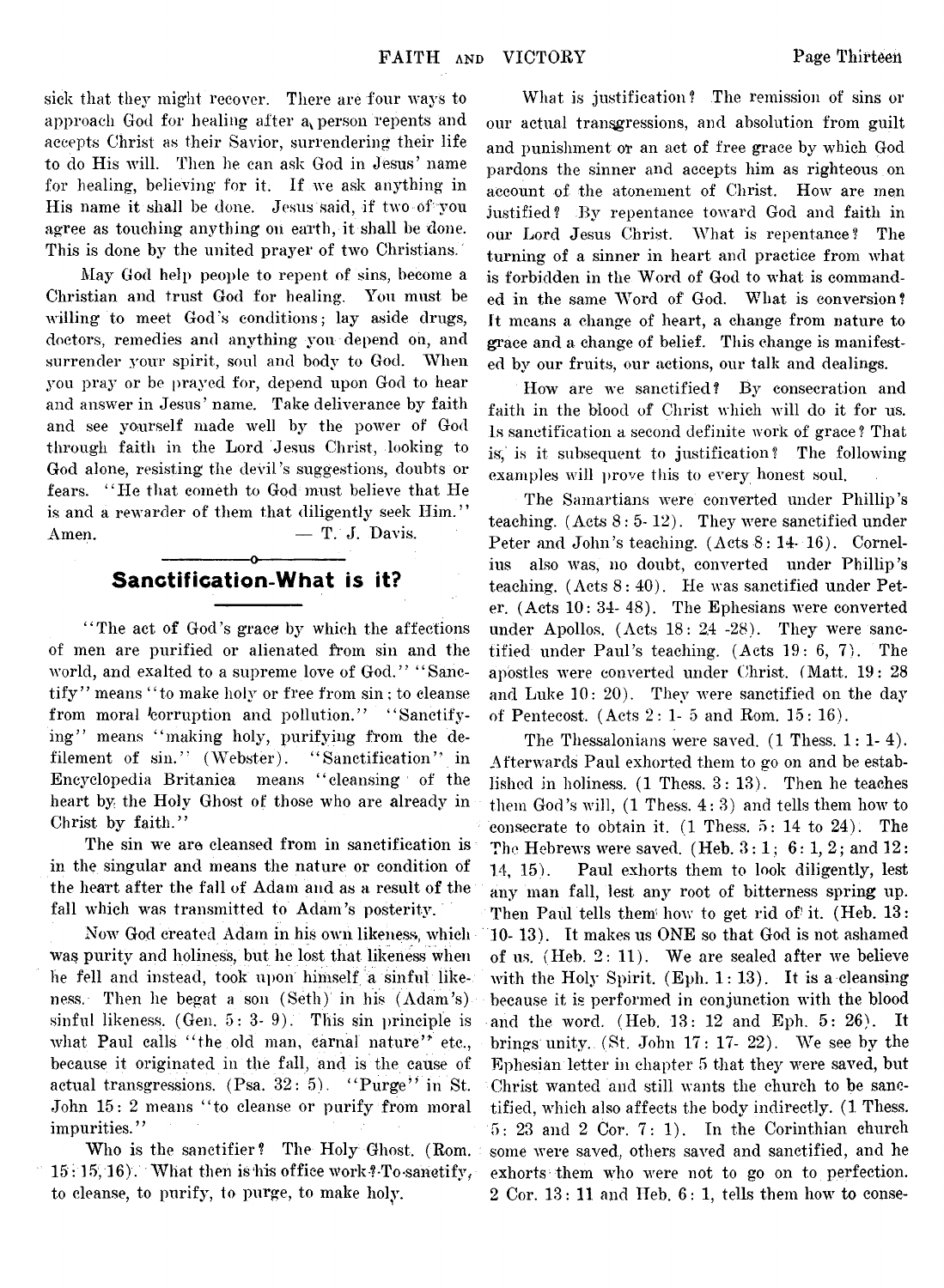crate. Rom. 12: 1 and Heb. 12: 1.

Since writing the above, I feel impressed to make it a little more clear to the mind of our readers that New Testament sanctification is for justified people only. " Even the spirit of truth, whom the world cannot receive, because it seeth Him not, neither knoweth Him ; but ye know Him for He dwelleth with you, and shall be in you."  $($  Jno. 14: 17 $)$ . They must be sons of God, born again. " But as many as received Him, to them gave He power to become the sons of God, even to them that believe on his name ; which were born not of blood, nor of the will of the flesh, nor of the will of man, but of God." (Jno. 1: 12, 13). In other words, people must be converted to God, born again, or regenerated, which means one and the same thing.

Again: "I pray not for the world, but for them which thou hast given me  $***$  sanctify them." (Jno. 17: 9- 17). They were children of God. Christ also loved the church and gave Himself for it, that He might sanctify and cleanse it. (Eph. 5: 25, 26). It was to the brethren at Thessaloniea, to those who were " in the Father and in the Lord Jesus Christ" (1 Thess.  $1:1$ ) that Paul wrote when he said, "It is the will of God, even your sanctification," (1 Thess. 4: 3) and the very God of peace sanctify you wholly. (Chapter 5: 23). " Brethren" are the ones who receive an inheritance among them which are sanctified. (Acts 20: 32 and 26: 18).

The above scriptures prove sanctification to be a second work of grace, because of the two foldness of sin which exists in the unregenerate heart, actual and inherent. There must of necessity be a two-fold redemption. There is a sin principle which we receive through natural generation and there are willful acts which we commit by consent of our own will. We are not responsible for the evil nature we inherit, but we are responsible for our own sinful acts. Repentance can apply only to those acts of wrong committed later by consent of our own will. All have sinned and come short of the glory of God. (Rom. 3: 2:).

Now concerning inherent sin, Psa. 32: 5: "I acknowledge my sin unto thee and mine iniquity have I not hid \*\*\* and thou forgavest the iniquity of  $m_y$ sin." "The wicked are estranged from the womb, they go astray as soon as they be born, speaking lies." (Psa.. 58: 3). And again, " I was shapen in iniquity, and in sin did my mother conceive me."  $(Psa. 51: 5)$ . These and many other scriptures show that man from his birth has an evil disposition in him ; " All by nature the children of wrath." (Eph. 2:3). Tn Rom. 7 Paul

said, "I was alive without the law once," speaking of his experience as an infant when he had no knowledge of God's law. Although he was "alive without the law," he had something in him he calls sin, "Without the law sin was dead." Later " when the commandment came" to his understanding, and he transgressed it, then he says, "sin revived and I died." He became " dead in trespasses and in sins." (Eph.  $2:1$ ). The sin that existed in him by nature while he was ignorant and innocent, afterward manifested itself in outward works of actual sin, for which he was responsible.

Our fore-parents fell from their lofty estate of holiness and thus plunged the whole world in sin, so *every* one born in the world has this sin principle. Though perfectly innocent, we are one degree below the line of perfect holiness. Then when we come to the age of moral responsibility and commit actual or willful sins, we are another degree lower, so that we are two steps below the original plane of holiness. As we are two steps down, it will take two steps to get back to the original plane of holiness, so the last step down (actual transgressions) is the first step back. Let the wicked forsake his way, etc.  $(Isa. 55: 7)$ . When sins are repented of, we are converted and are in the baby state, yet one step below the original holiness. We are called babes,  $(1$  Peter  $2: 2, 1$  Cor.  $3: 1-3$ ) possessing the carnal mind or old man or that plant that mv heavenly Father hath not planted, that which the Holy Ghost will destroy, the result of which will restore our soul, and spiritually speaking, put us back on the plane from which man fell.

 $\overline{\phantom{a}}$  G. E. Harmon.

# **Start A Revival**

Mr. Moody used to tell an experience. The story is somewhat as follows:

" The first time I was ever in a real revival, I was invited to a little town in Michigan. A minister who was a perfect stranger to me met me at the depot and took me to his house to dinner. After dinner he took me out to a meeting. There were about twenty-five women on their knees, weeping, and praying to God to bless their unconverted children and husbands. It seemed as if I were at the very gate of heaven.

" Then he took me off to the other end of the town to introduce me to an old elder who was dying of consumption. When he knew he was to die, he realized that be had not been a faithful steward. He saw he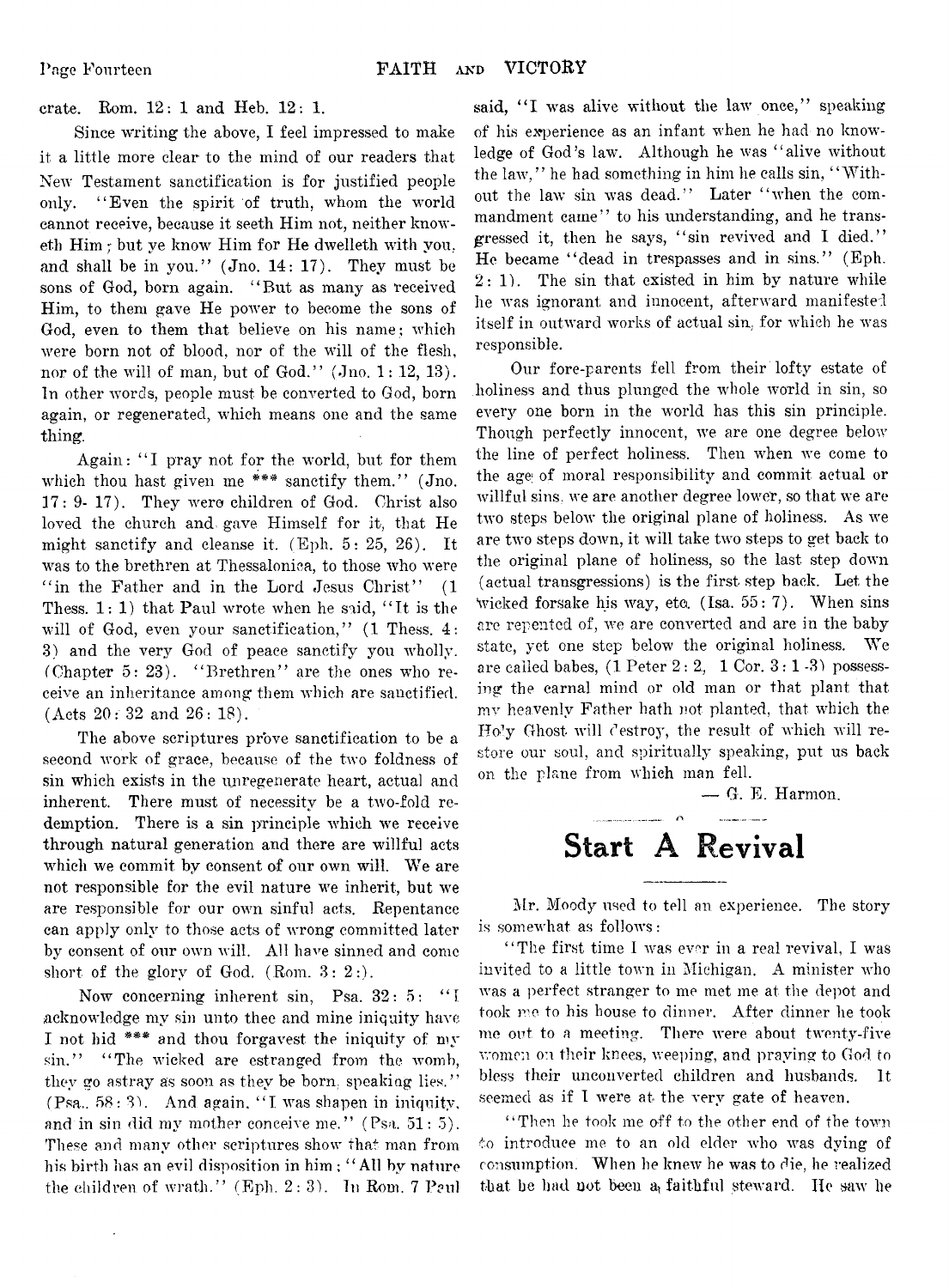must soon give account to God for his stewardship. There was not a young person in that congregation that was a member of the church. There was not one of the sons or daughters of the officers and elders, that was a member of the church.

"There had not been a revival there for many years. He was soon to stand before God, and he began to pray. He got himself revived first. That is the first thing to do, begin with ourselves. If we want fresh interest in our churches we must begin with ourselves. Let us pray God to revive our own hearts first. Well, he got quickened. Then he sent for his brother elders, and for the male population of the church and talked to them. They had all become so discouraged that they said it was no use. Then he called for the women of the church and pleaded with them to meet and pray God to revive the work, and they had been doing that for two weeks when I got there.

" That night I preached apparently against the air. There were no signs of power or spiritual life. But at midnight, a boy came down stairs to his father, and said, 'Father, I want you to pray for me.' The father said he could not pray. He didn't sleep any that night, Th next morning he came to the prayer meeting, and said he wanted us to pray for him. Think of it, a father, who was a professing Christian, but could not pray for his own son who was weeping over his sins! Inside of twenty-four hours there was not a young person over twelve years of age, whose parents were connected with that church, that did not give good evidence of being converted. God came suddenly to His temple, and there was a mighty work, the grandest I have ever seen. The work was revived when the church began to pray to God to revive the church.''

"My soul, wait thou only upon God; for my expectation is from Him. Trust in Him at all times; ye people, pour out your heart before Him: God is a refuge for us" (Psa.  $62:5, 8$ ). "For God is my King of old, working salvation in the midst of the earth."  $(Psa. 74: 12)$ .  $-$  Sel.

# **Hidden Treasures**

When Jesus was upon earth, He told the people about the kingdom of heaven, and what it was likened unto. He said, "The kingdom of heaven is like unto a treasure hid in a field; the which when a man hath found, he hideth. and for joy thereof goeth and selleth all that he hath, and buyeth that field. Again, the kingdom of heaven is like a merchantman.  $who$ 

sought after rich pearls: land when he found one pearl of great price, he went and sold all that he had, and bought it." (Matt.  $13: 44, 45, 46$ ) When Jesus came from heaven to earth, He brought the kingdom of heaven with Him: that is why the angels of heaven came to earth, singing, " Glory to God in the highest and on earth peace and good will to men." Through Christ, all the treasures of heaven are revealed to man, "that their hearts might be comforted, being knit together in love and unto all riches in the full assurance of understanding, to the acknowledgement of the mystery of God, and of the Father, and of Christ; in whom are hid all the treasures of wisdom and knowledge." Col. 2: 2, 3.

It seems, to find these treasures of the Lord, we must seek for them with all of our heart. " My son, if thou will receive my words, and hide my commandments with thee; so that thou incline thine ear unto wisdom, and apply thine heart to understanding, yea, if thou eriest after knowledge, and liftest up thy voice for understanding, if thou seekest her as silver, and searchest for her as for hid treasures; then shalt thou understand the fear of the Lord, and find the knowledge of God. For the Lord giveth wisdom: out of His mouth cometh knowledge and understanding. He layeth up sound wisdom for the righteous; he is a buckler to them that walk uprightly. He keepeth the paths of judgment, and preserveth the way of his saints. Then shalt thou understand righteousness, and judgment, and equity; vea, every good path. When wisdom entereth into thine heart, and knowledge is pleasant unto thy soul; discretion shall preserve thee, understanding shall keep thee: to deliver thee from tbe way of the evil man, from the man that speaketh froward things." Prov. 2: 1- 12.

Some people may seek gold, some may seek silver, some may strive to lay up treasures upon earth; but the one who is wise, will lay up treasures that will never be taken away from them, and such things that will never fade, or pass away out of our possession. How happy will we be, if at the Lord's appearing, all our earthly treasures take wings and fly away, and we are left empty handed, barren, and naked? How foolish we will see that we have been by neglecting to seek for the hidden treasures, that the Word of God so plainly tells us about;' and advises that we should seek for it with all of the heart. God Himself is one of the hidden treasures. " 'Verily, thou art a God that hideth thyself. O God of Israel, the Savior." Tsa. 45: 15.

Why has God hidden Himself from the people? We-will read why. "'Behold, the Lord's hand is not